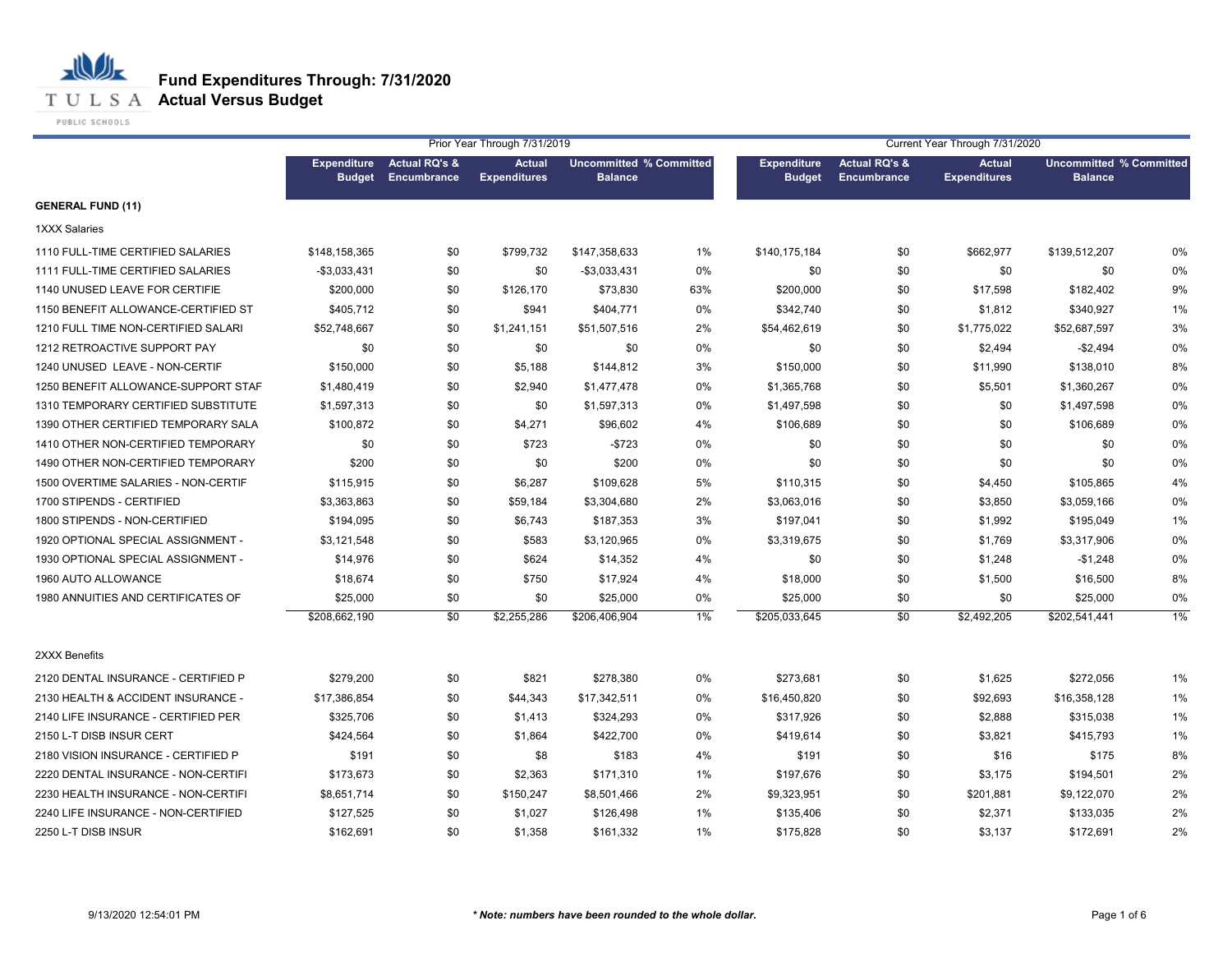**T U L S A Actual Versus Budget** 

PUBLIC SCHOOLS

|                                                  |                                     |                              | Prior Year Through 7/31/2019         |                                                  |       | Current Year Through 7/31/2020      |                                                |                                      |                                                  |      |
|--------------------------------------------------|-------------------------------------|------------------------------|--------------------------------------|--------------------------------------------------|-------|-------------------------------------|------------------------------------------------|--------------------------------------|--------------------------------------------------|------|
|                                                  | <b>Expenditure</b><br><b>Budget</b> | Actual RQ's &<br>Encumbrance | <b>Actual</b><br><b>Expenditures</b> | <b>Uncommitted % Committed</b><br><b>Balance</b> |       | <b>Expenditure</b><br><b>Budget</b> | <b>Actual RQ's &amp;</b><br><b>Encumbrance</b> | <b>Actual</b><br><b>Expenditures</b> | <b>Uncommitted % Committed</b><br><b>Balance</b> |      |
| <b>GENERAL FUND (11)</b>                         |                                     |                              |                                      |                                                  |       |                                     |                                                |                                      |                                                  |      |
| 2310 FICA - EMPLOYER'S CONTRIBUTION              | \$9,363,805                         | \$0                          | \$58,422                             | \$9,305,383                                      | 1%    | \$8,242,516                         | \$0                                            | \$38,784                             | \$8,203,732                                      | 0%   |
| 2320 MEDICARE - EMPLOYER'S CONTRIBU              | \$2,032,410                         | \$0                          | \$13,658                             | \$2,018,752                                      | 1%    | \$2,028,223                         | \$0                                            | \$9,281                              | \$2,018,942                                      | 0%   |
| 2410 FICA - EMPLOYER'S CONTRIBUTION              | \$3,454,073                         | \$0                          | \$75,630                             | \$3,378,442                                      | 2%    | \$3,676,032                         | \$0                                            | \$109,375                            | \$3,566,657                                      | 3%   |
| 2420 MEDICARE - EMPLOYER'S CONTRIBU              | \$804,710                           | \$0                          | \$17,881                             | \$786,829                                        | 2%    | \$878,507                           | \$0                                            | \$25,733                             | \$852,775                                        | 3%   |
| 2510 DISTRICT PAID RETIREMENT                    | \$1,074,377                         | \$0                          | \$32,179                             | \$1,042,198                                      | 3%    | \$1,214,447                         | \$0                                            | \$43,715                             | \$1,170,732                                      | 4%   |
| 2520 RETIREMENT - FEDERAL MATCHING               | \$1,009,457                         | \$0                          | \$13,773                             | \$995,684                                        | 1%    | \$824,736                           | \$0                                            | \$12,237                             | \$812,499                                        | 1%   |
| 2530 RETIREMENT - EMPLOYER'S CONTRI              | \$14,867,962                        | \$0                          | \$79,664                             | \$14,788,298                                     | 1%    | \$13,820,787                        | \$0                                            | \$67,712                             | \$13,753,075                                     | 0%   |
| 2610 RETIREMENT - DISTRICT PAID NON              | \$194,586                           | \$0                          | \$7,507                              | \$187,079                                        | 4%    | \$195,184                           | \$0                                            | \$12,834                             | \$182,350                                        | 7%   |
| 2620 RETIREMENT - FEDERAL MATCHING               | \$173,168                           | \$0                          | \$3,222                              | \$169,946                                        | 2%    | \$189,770                           | \$0                                            | \$4,088                              | \$185,682                                        | 2%   |
| 2630 RETIREMENT - EMPLOYER'S CONTRI              | \$2,406,997                         | \$0                          | \$60,892                             | \$2,346,105                                      | 3%    | \$2,471,066                         | \$0                                            | \$81,981                             | \$2,389,085                                      | 3%   |
| 2710 UNEMPLOYMENT COMPENSATION - CE              | \$300,000                           | \$10,000                     | \$0                                  | \$290,000                                        | 3%    | \$300,000                           | \$10,000                                       | \$0                                  | \$290,000                                        | 3%   |
| 2810 UNEMPLOYMENT COMPENSATION - NO              | \$100,000                           | \$0                          | \$0                                  | \$100,000                                        | 0%    | \$100,000                           | \$0                                            | \$0                                  | \$100,000                                        | 0%   |
|                                                  | \$63,313,663                        | \$10,000                     | \$566,272                            | \$62,737,391                                     | $1\%$ | \$61,236,362                        | \$10,000                                       | \$717,346                            | \$60,509,016                                     | 1%   |
| 3XXX Purchased Professional & Technical Services |                                     |                              |                                      |                                                  |       |                                     |                                                |                                      |                                                  |      |
| 3100 OFFICIAL/ADMINISTRATIVE SERVIC              | \$617,461                           | \$425,378                    | \$0                                  | \$192,083                                        | 69%   | \$207,469                           | \$104,160                                      | \$0                                  | \$103,309                                        | 50%  |
| 3200 PROFESSIONAL-EDUCATION SERVICE              | \$7,802,683                         | \$4,558,465                  | \$266,520                            | \$2,977,698                                      | 62%   | \$8,642,100                         | \$5,391,336                                    | \$0                                  | \$3,250,764                                      | 62%  |
| 3310 ACCOUNTING SERVICES                         | \$177,000                           | \$27,500                     | \$0                                  | \$149,500                                        | 16%   | \$159,000                           | \$27,500                                       | \$0                                  | \$131,500                                        | 17%  |
| 3360 MEDICAL SERVICES                            | \$401,537                           | \$148,774                    | \$67                                 | \$252,697                                        | 37%   | \$354,201                           | \$106,000                                      | \$0                                  | \$248,201                                        | 30%  |
| 3370 OTHER PROFESSIONAL SERVICES                 | \$696,625                           | \$518,892                    | \$0                                  | \$177,733                                        | 74%   | \$983,456                           | \$530,030                                      | \$3,523                              | \$449,904                                        | 54%  |
| 3420 DATA PROCESSING SERVICES                    | \$15,000                            | \$15,000                     | \$0                                  | \$0                                              | 100%  | \$15,000                            | \$15,000                                       | \$0                                  | \$0                                              | 100% |
| 3430 OFFICIALS                                   | \$136,740                           | \$70,000                     | \$0                                  | \$66,740                                         | 51%   | \$136,740                           | \$85,000                                       | \$1,000                              | \$50,740                                         | 63%  |
| 3440 SECURITY SERVICES                           | \$41,165                            | \$0                          | \$0                                  | \$41,165                                         | 0%    | \$41,165                            | \$0                                            | \$0                                  | \$41,165                                         | 0%   |
| 3460 OTHER TECHNICAL SERVICES                    | \$641,644                           | \$473,292                    | \$1,022                              | \$167,330                                        | 74%   | \$658,608                           | \$475,221                                      | \$0                                  | \$183,387                                        | 72%  |
| 3510 CIVIL LITIGATION-PLAINTIFF                  | \$8,000                             | \$0                          | \$0                                  | \$8,000                                          | 0%    | \$8,000                             | \$0                                            | \$0                                  | \$8,000                                          | 0%   |
| 3520 CIVIL LITIGATION-DEFENDANT                  | \$12,000                            | \$0                          | \$0                                  | \$12,000                                         | 0%    | \$12,000                            | \$0                                            | \$0                                  | \$12,000                                         | 0%   |
| 3530 CONTRACT SVCS: DRAFT & REVIEW               | \$64,313                            | \$0                          | \$0                                  | \$64,313                                         | 0%    | \$64,313                            | \$0                                            | \$0                                  | \$64,313                                         | 0%   |
| 3540 LEGAL-BOARD REPRESENTATION                  | \$19,000                            | \$0                          | \$0                                  | \$19,000                                         | 0%    | \$19,000                            | \$0                                            | \$0                                  | \$19,000                                         | 0%   |
| 3550 DUE PROCESS                                 | \$21,550                            | \$0                          | \$0                                  | \$21,550                                         | 0%    | \$21,550                            | \$0                                            | \$0                                  | \$21,550                                         | 0%   |
| 3560 EMPLOYMENT LAW                              | \$83,425                            | \$0                          | \$0                                  | \$83,425                                         | 0%    | \$73,425                            | \$0                                            | \$0                                  | \$73,425                                         | 0%   |
| 3570 OTHER LEGAL SERVICES                        | \$85,987                            | \$0                          | \$0                                  | \$85,987                                         | 0%    | \$85,987                            | \$0                                            | \$0                                  | \$85,987                                         | 0%   |
| 3580 LEGAL-GENERAL LEGAL ADVICE                  | \$49,000                            | \$0                          | \$0                                  | \$49,000                                         | 0%    | \$49,000                            | \$0                                            | \$0                                  | \$49,000                                         | 0%   |
| 3590 PROFESSIONAL EMPLOYEE TRAINING              | \$0                                 | \$0                          | \$0                                  | \$0                                              | 0%    | \$7,829,633                         | \$3,907,250                                    | \$119,000                            | \$3,803,384                                      | 51%  |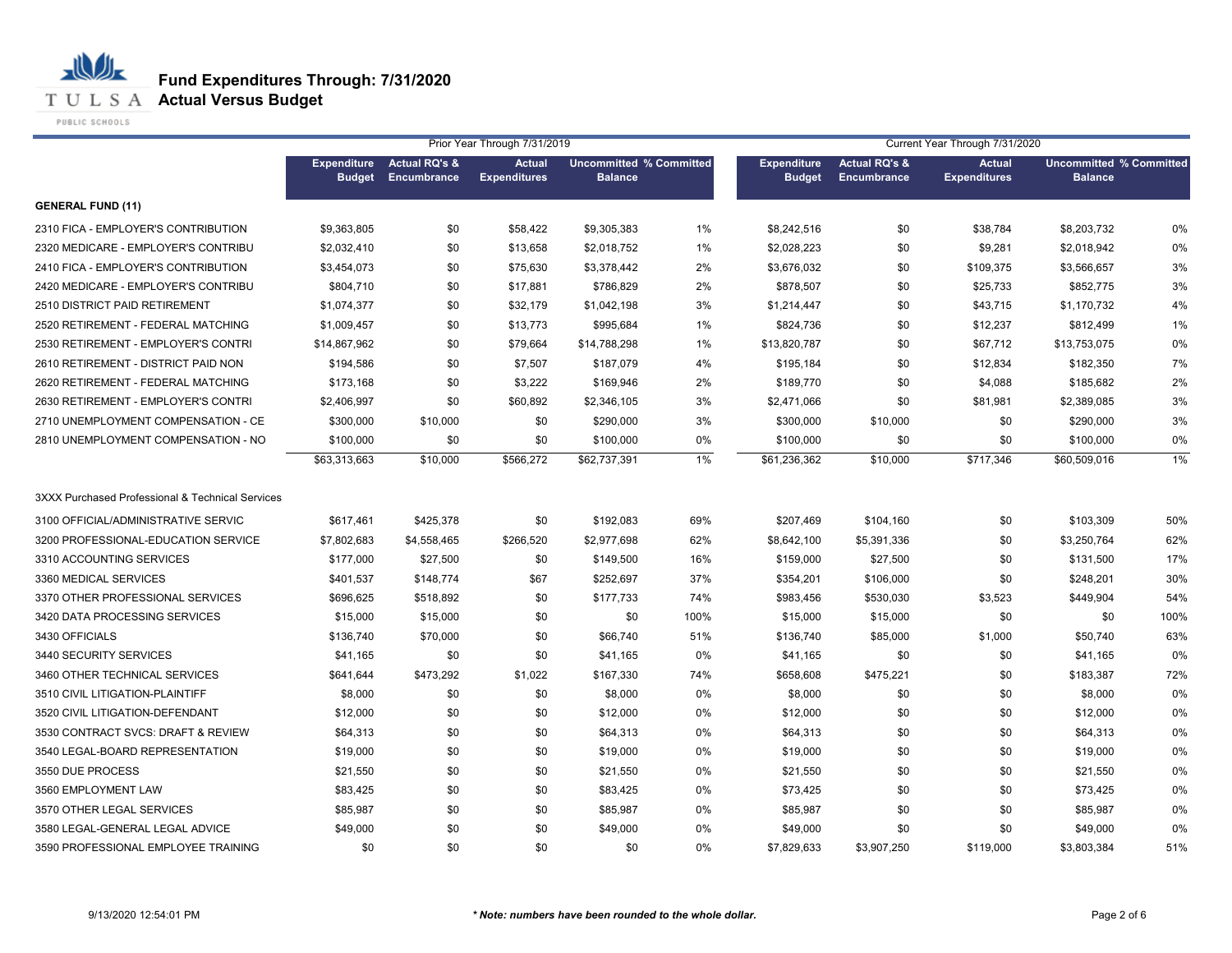#### **T U L S A Actual Versus Budget**

PUBLIC SCHOOLS

|                                         |                                     |                                                | Prior Year Through 7/31/2019         |                                                  |      |                                     |                                         | Current Year Through 7/31/2020       |                                                  |      |
|-----------------------------------------|-------------------------------------|------------------------------------------------|--------------------------------------|--------------------------------------------------|------|-------------------------------------|-----------------------------------------|--------------------------------------|--------------------------------------------------|------|
|                                         | <b>Expenditure</b><br><b>Budget</b> | <b>Actual RQ's &amp;</b><br><b>Encumbrance</b> | <b>Actual</b><br><b>Expenditures</b> | <b>Uncommitted % Committed</b><br><b>Balance</b> |      | <b>Expenditure</b><br><b>Budget</b> | <b>Actual RQ's &amp;</b><br>Encumbrance | <b>Actual</b><br><b>Expenditures</b> | <b>Uncommitted % Committed</b><br><b>Balance</b> |      |
| <b>GENERAL FUND (11)</b>                |                                     |                                                |                                      |                                                  |      |                                     |                                         |                                      |                                                  |      |
| 3600 PROFESSIONAL EMPLOYEE TRAINING     | \$8,523,573                         | \$6,047,271                                    | \$25,000                             | \$2,451,302                                      | 71%  | \$0                                 | \$5,000                                 | \$0                                  | $-$5,000$                                        | 0%   |
|                                         | \$19,396,704                        | \$12,284,572                                   | \$292,608                            | \$6,819,523                                      | 65%  | \$19,360,649                        | \$10,646,497                            | \$123,523                            | \$8,590,629                                      | 56%  |
| <b>4XXX Purchased Property Services</b> |                                     |                                                |                                      |                                                  |      |                                     |                                         |                                      |                                                  |      |
| 4111 WATER/SEWER SERVICES (NON-EMER     | \$1,431,269                         | \$1,299,359                                    | \$100,641                            | \$31,269                                         | 98%  | \$1,615,769                         | \$0                                     | \$0                                  | \$1,615,769                                      | 0%   |
| 4250 LAUNDRY SERVICES                   | \$10,250                            | \$10,000                                       | \$0                                  | \$250                                            | 98%  | \$10,250                            | \$10,000                                | \$0                                  | \$250                                            | 98%  |
| 4260 LAWN-CARE SERVICES                 | \$20,200                            | \$0                                            | \$0                                  | \$20,200                                         | 0%   | \$26,005                            | \$0                                     | \$0                                  | \$26,005                                         | 0%   |
| 4300 REPAIRS AND MAINTENANCE SERVIC     | \$50,083                            | \$27,395                                       | \$445                                | \$22,243                                         | 56%  | \$0                                 | \$0                                     | \$0                                  | \$0                                              | 0%   |
| 4320 COMPUTER SERVICE                   | \$1,010,109                         | \$263,946                                      | \$636,870                            | \$109,293                                        | 89%  | \$725,019                           | \$151,117                               | \$560,643                            | \$13,259                                         | 98%  |
| 4360 REP/MAINT OFFICE MACHINE SVCS      | \$8,000                             | \$2,858                                        | \$0                                  | \$5,142                                          | 36%  | \$8,400                             | \$2,858                                 | \$0                                  | \$5,542                                          | 34%  |
| 4380 OTHER BUILDING SERVICES            | \$720                               | \$1,170                                        | \$0                                  | $-$450$                                          | 163% | \$6,060                             | \$6,380                                 | \$0                                  | $-$320$                                          | 105% |
| 4390 OTHER EQUIPMENT AND VEHICLE SE     | \$96,559                            | \$37,000                                       | \$0                                  | \$59,559                                         | 38%  | \$108,159                           | \$71,000                                | \$0                                  | \$37,159                                         | 66%  |
| 4392 OTHER EQUIPMENT AND VEHICLE SE     | \$620                               | \$0                                            | \$0                                  | \$620                                            | 0%   | \$620                               | \$0                                     | \$0                                  | \$620                                            | 0%   |
| 4400 RENTAL OR LEASE SERVICES           | \$246,578                           | \$500                                          | \$0                                  | \$246,078                                        | 0%   | \$180,798                           | \$185,000                               | \$0                                  | $-$4,202$                                        | 102% |
| 4421 TPS TRANSPORTATION                 | \$873,985                           | \$8,129                                        | \$0                                  | \$865,856                                        | 1%   | \$853,645                           | \$1,688                                 | \$0                                  | \$851,958                                        | 0%   |
| 4430 LAND AND BUILDING SERVICES         | \$0                                 | \$0                                            | \$0                                  | \$0                                              | 0%   | \$65,500                            | \$500                                   | \$0                                  | \$65,000                                         | 1%   |
| 4490 OTHER RENTAL OR LEASE SERVICES     | \$500                               | \$300                                          | \$0                                  | \$200                                            | 60%  | \$380                               | \$0                                     | \$0                                  | \$380                                            | 0%   |
| 4500 CONSTRUCTION SERVICES              | \$1,000                             | \$0                                            | \$0                                  | \$1,000                                          | 0%   | \$0                                 | \$0                                     | \$0                                  | \$0                                              | 0%   |
|                                         | \$3,749,873                         | \$1,650,656                                    | \$737,956                            | \$1,361,260                                      | 64%  | \$3,600,605                         | \$428,542                               | \$560,643                            | \$2,611,419                                      | 27%  |
| 5XXX Other Purchased Services           |                                     |                                                |                                      |                                                  |      |                                     |                                         |                                      |                                                  |      |
| 5130 STUDENT TRANSPORTATION SERVICE     | \$35.761                            | \$0                                            | \$0                                  | \$35,761                                         | 0%   | \$27,046                            | \$12,180                                | \$0                                  | \$14,866                                         | 45%  |
| 5150 STUDENT OUT OF DIST TRVL - LOG     | \$7,933                             | \$0                                            | \$0                                  | \$7,933                                          | 0%   | \$2,311                             | \$0                                     | \$0                                  | \$2,311                                          | 0%   |
| 5160 STUDENT OUT OF DIST TRVL -MEAL     | \$3,400                             | \$0                                            | \$0                                  | \$3,400                                          | 0%   | \$2,400                             | \$0                                     | \$0                                  | \$2,400                                          | 0%   |
| 5220 LIABILITY INSURANCE                | \$218,161                           | \$218,161                                      | \$0                                  | \$0                                              | 100% | \$89,610                            | \$0                                     | \$58,980                             | \$30,630                                         | 66%  |
| 5240 VEHICLE INSURANCE-STUDENT TRAN     | \$0                                 | \$0                                            | \$0                                  | \$0                                              | 0%   | \$0                                 | \$0                                     | \$30,630                             | $-$30,630$                                       | 0%   |
| 5250 SURETY BONDS                       | \$19,215                            | \$16,390                                       | \$2,825                              | \$0                                              | 100% | \$20,972                            | \$0                                     | \$20,972                             | \$0                                              | 100% |
| 5290 OTHER INSURANCE SERVICES           | \$800,146                           | \$99,483                                       | \$0                                  | \$700,663                                        | 12%  | \$790,108                           | \$68,770                                | \$26,338                             | \$695,000                                        | 12%  |
| 5300 COMMUNICATION SERVICES             | \$69,703                            | \$1,600                                        | \$0                                  | \$68,103                                         | 2%   | \$52,483                            | \$12,220                                | \$1,600                              | \$38,663                                         | 26%  |
| 5310 POSTAGE SERVICES                   | \$88,993                            | \$83,296                                       | \$1,551                              | \$4,146                                          | 95%  | \$187,953                           | \$96,042                                | \$35,192                             | \$56,719                                         | 70%  |
| 5315 COURIER SERVICES                   | \$4,000                             | \$4,000                                        | \$0                                  | \$0                                              | 100% | \$4,000                             | \$3,561                                 | \$439                                | \$0                                              | 100% |
| 5320 TELEPHONE OR TELEGRAPH SERVICE     | \$215,750                           | \$192,323                                      | \$7,677                              | \$15,750                                         | 93%  | \$205,000                           | \$198,474                               | \$6,526                              | \$0                                              | 100% |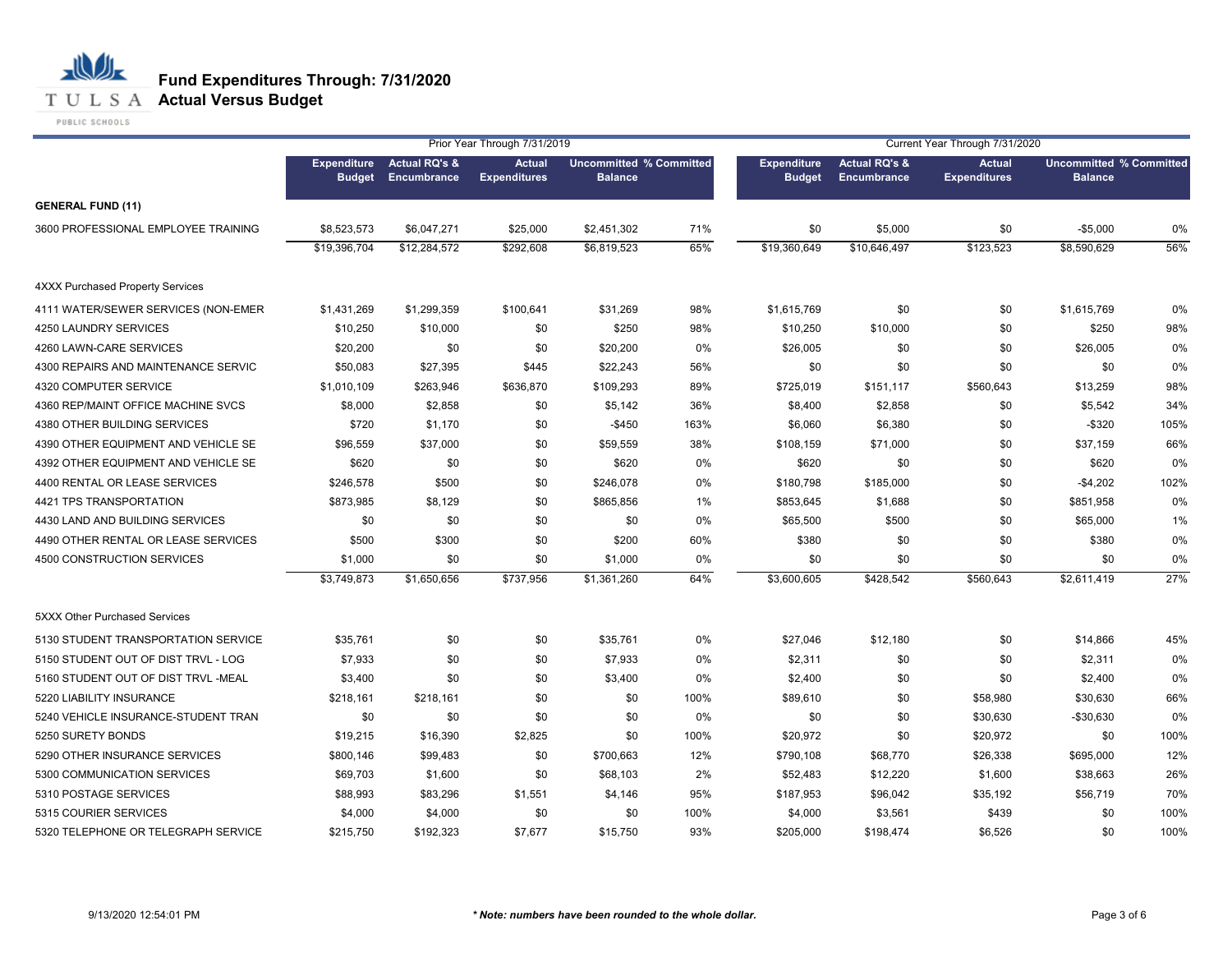

**T U L S A Actual Versus Budget** 

PUBLIC SCHOOLS

|                                     | Prior Year Through 7/31/2019 |                                                 |                                      |                                                  |          | Current Year Through 7/31/2020      |                                                |                                      |                                                  |       |  |
|-------------------------------------|------------------------------|-------------------------------------------------|--------------------------------------|--------------------------------------------------|----------|-------------------------------------|------------------------------------------------|--------------------------------------|--------------------------------------------------|-------|--|
|                                     | <b>Budget</b>                | <b>Expenditure</b> Actual RQ's &<br>Encumbrance | <b>Actual</b><br><b>Expenditures</b> | <b>Uncommitted % Committed</b><br><b>Balance</b> |          | <b>Expenditure</b><br><b>Budget</b> | <b>Actual RQ's &amp;</b><br><b>Encumbrance</b> | <b>Actual</b><br><b>Expenditures</b> | <b>Uncommitted % Committed</b><br><b>Balance</b> |       |  |
| <b>GENERAL FUND (11)</b>            |                              |                                                 |                                      |                                                  |          |                                     |                                                |                                      |                                                  |       |  |
| 5340 MOBILE COMM DEVICES            | \$100,571                    | \$98,542                                        | \$0                                  | \$2,029                                          | 98%      | \$104,794                           | \$487,089                                      | \$35,038                             | $-$417,333$                                      | 498%  |  |
| 5350 IPAD SERVICE AGREEMENT         | \$43,900                     | \$43,899                                        | \$0                                  | \$1                                              | 100%     | \$39,314                            | \$38,814                                       | \$0                                  | \$500                                            | 99%   |  |
| 5400 ADVERTISING                    | \$6,395                      | \$0                                             | \$0                                  | \$6,395                                          | 0%       | \$4,395                             | \$1,308                                        | \$0                                  | \$3,087                                          | 30%   |  |
| 5420 PRINTED ADVERTISING            | \$20,018                     | \$18,824                                        | \$1,176                              | \$18                                             | 100%     | \$20,018                            | \$15,000                                       | \$0                                  | \$5,018                                          | 75%   |  |
| 5500 PRINTING AND BINDING           | \$28,430                     | \$20,500                                        | \$0                                  | \$7,930                                          | 72%      | \$29,830                            | \$5,355                                        | \$645                                | \$23,830                                         | 20%   |  |
| 5591 PRINTING IN HOUSE              | \$111,289                    | \$3,900                                         | \$0                                  | \$107,389                                        | 4%       | \$53,268                            | \$0                                            | \$0                                  | \$53,268                                         | 0%    |  |
| 5592 PRINTING CLICK CHARGES         | \$698,897                    | \$687,782                                       | \$0                                  | \$11,115                                         | 98%      | \$612,333                           | \$603,120                                      | \$0                                  | \$9,213                                          | 98%   |  |
| 5610 TUTITIONS TO OTHER DISTRICTS W | \$10,000                     | \$0                                             | \$0                                  | \$10,000                                         | 0%       | \$10,000                            | \$0                                            | \$0                                  | \$10,000                                         | 0%    |  |
| 5810 TRAVEL IN-DISTRICT / MILEAGE   | \$375,035                    | \$0                                             | \$98                                 | \$374,937                                        | 0%       | \$323,299                           | \$0                                            | \$0                                  | \$323,299                                        | 0%    |  |
| 5820 TRAVEL OUT OF DISTRICT         | \$1,591,992                  | \$96,370                                        | \$42,517                             | \$1,453,104                                      | 9%       | \$1,150,297                         | \$16,700                                       | $-$2,087$                            | \$1,135,684                                      | 1%    |  |
| 5990 OTHER PURCHASED SERVICES       | \$3,355,877                  | \$3,609,124                                     | $-$46,197$                           | $-$207,050$                                      | 106%     | \$2,853,386                         | \$2,724,118                                    | \$137                                | \$129,131                                        | 95%   |  |
|                                     | \$7,805,466                  | \$5,194,195                                     | \$9.647                              | \$2,601,623                                      | 67%      | \$6,582,817                         | \$4,282,750                                    | \$214,411                            | \$2,085,656                                      | 68%   |  |
| <b>6XXX Supplies and Materials</b>  |                              |                                                 |                                      |                                                  |          |                                     |                                                |                                      |                                                  |       |  |
| 6110 PAPER AND COPY SUPPLIES        | \$77,456                     | \$41,000                                        | \$0                                  | \$36,456                                         | 53%      | \$119,866                           | \$83,775                                       | \$75                                 | \$36,016                                         | 70%   |  |
| 6111 PAPER AND COPY SUPPLIES-WAREHO | \$348,881                    | \$0                                             | \$6,601                              | \$342,281                                        | 2%       | \$183,568                           | \$0                                            | \$265                                | \$183,303                                        | 0%    |  |
| 6112 PAPER AND COPY SUPPLIES-ONLINE | \$67,160                     | \$800                                           | \$0                                  | \$66,360                                         | 1%       | \$89,572                            | \$310                                          | \$0                                  | \$89,263                                         | 0%    |  |
| 6119 ONLINE ORDERING ENCUMBRANCE    | $-$200$                      | \$261,457                                       | \$0                                  | $-$261,657$                                      | -130729% | \$0                                 | \$462,916                                      | \$0                                  | $-$462,916$                                      | 0%    |  |
| 6120 AUTOMOTIVE/BUS SUPPLIES        | \$781,500                    | \$517,790                                       | \$54,020                             | \$209,690                                        | 73%      | \$31,210                            | \$0                                            | $-$195$                              | \$31,405                                         | $-1%$ |  |
| 6130 CONSUMABLE TECHNOLOGY SUPPLIES | \$0                          | \$0                                             | \$0                                  | \$0                                              | 0%       | \$0                                 | \$2,000                                        | \$0                                  | $-$2,000$                                        | 0%    |  |
| 6140 TESTING SUPPLIES AND MATERIALS | \$486,106                    | \$36,278                                        | \$0                                  | \$449,828                                        | 7%       | \$208,417                           | \$5,850                                        | \$0                                  | \$202,567                                        | 3%    |  |
| 6150 FILMS VIDEOS AUDIO TAPES AV SU | \$11,727                     | \$0                                             | \$0                                  | \$11,727                                         | 0%       | \$11,727                            | \$0                                            | \$0                                  | \$11,727                                         | 0%    |  |
| 6160 FIRST AID SUPPLIES             | \$20,850                     | \$0                                             | \$0                                  | \$20,850                                         | 0%       | \$22,982                            | \$21,166                                       | \$0                                  | \$1,816                                          | 92%   |  |
| 6161 FIRST AID - WAREHOUSE          | \$0                          | \$0                                             | \$0                                  | \$0                                              | 0%       | \$1,500                             | \$0                                            | \$1,273                              | \$227                                            | 85%   |  |
| 6166 INVENTORY - HEALTH SUPPLIES    | \$12,613                     | \$0                                             | \$0                                  | \$12,613                                         | 0%       | \$12,613                            | \$0                                            | \$0                                  | \$12,613                                         | 0%    |  |
| 6169 INVENTORY - ISSUED             | \$0                          | \$0                                             | \$0                                  | \$0                                              | 0%       | \$0                                 | \$0                                            | $-$24$                               | \$24                                             | 0%    |  |
| 6180 CLEAN-MAINT SUPPLIES CHEMICALS | \$728,769                    | \$0                                             | \$16,039                             | \$712,730                                        | 2%       | \$733,269                           | \$2,296                                        | \$822                                | \$730,152                                        | 0%    |  |
| 6181 CLEAN-MAINT SUPPLIES CHEMICALS | \$282                        | \$0                                             | \$0                                  | \$282                                            | 0%       | \$282                               | \$0                                            | \$0                                  | \$282                                            | 0%    |  |
| 6190 GENERAL OFFICE SUPPLIES        | \$637,287                    | \$19,814                                        | \$9,748                              | \$607,725                                        | 5%       | \$799,428                           | \$20,729                                       | \$580                                | \$778,119                                        | 3%    |  |
| 6191 GENERAL OFFICE SUPPLIES-WAREHO | \$328,437                    | \$0                                             | \$3,368                              | \$325,069                                        | 1%       | \$108,508                           | \$0                                            | \$2,601                              | \$105,906                                        | 2%    |  |
| 6192 GENERAL OFFICE SUPPLIES-ONLINE | \$299,319                    | \$100                                           | \$0                                  | \$299,219                                        | 0%       | \$366,535                           | \$1,800                                        | \$0                                  | \$364,734                                        | 0%    |  |
| 6195 OTHER SUPPLIES AND MATERIALS   | \$0                          | \$400                                           | \$0                                  | $-$400$                                          | 0%       | \$0                                 | \$0                                            | \$0                                  | \$0                                              | 0%    |  |
| 6196 INVENTORY - NEW INV SYSTEM     | \$200,000                    | \$14,497                                        | $-$156$                              | \$185,659                                        | 7%       | \$200,000                           | \$17,500                                       | $-$3,433$                            | \$185,933                                        | 7%    |  |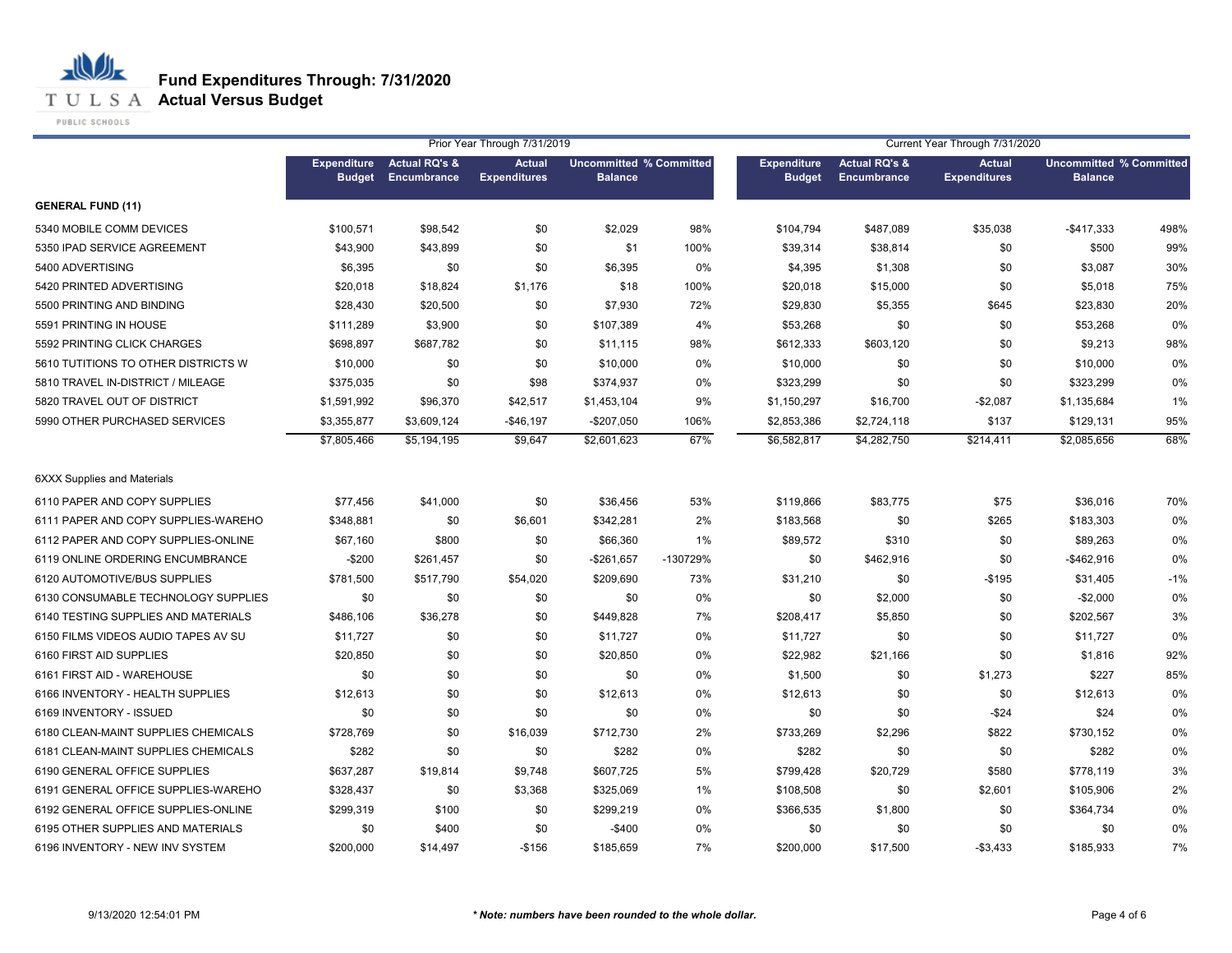**T U L S A Actual Versus Budget** 

PUBLIC SCHOOLS

|                                     | Prior Year Through 7/31/2019<br>Current Year Through 7/31/2020 |                                         |                                      |                                                  |      |                                     |                                                |                                      |                                                  |      |
|-------------------------------------|----------------------------------------------------------------|-----------------------------------------|--------------------------------------|--------------------------------------------------|------|-------------------------------------|------------------------------------------------|--------------------------------------|--------------------------------------------------|------|
|                                     | <b>Expenditure</b><br><b>Budget</b>                            | <b>Actual RQ's &amp;</b><br>Encumbrance | <b>Actual</b><br><b>Expenditures</b> | <b>Uncommitted % Committed</b><br><b>Balance</b> |      | <b>Expenditure</b><br><b>Budget</b> | <b>Actual RQ's &amp;</b><br><b>Encumbrance</b> | <b>Actual</b><br><b>Expenditures</b> | <b>Uncommitted % Committed</b><br><b>Balance</b> |      |
| <b>GENERAL FUND (11)</b>            |                                                                |                                         |                                      |                                                  |      |                                     |                                                |                                      |                                                  |      |
| 6199 INVENTORY ISSUED               | \$0                                                            | \$0                                     | $-$31,012$                           | \$31,012                                         | 0%   | \$0                                 | \$0                                            | $-$1,699$                            | \$1,699                                          | 0%   |
| 6240 ELECTRICITY                    | \$5,057,488                                                    | \$5,057,488                             | \$0                                  | \$0                                              | 100% | \$4,869,043                         | \$0                                            | \$0                                  | \$4,869,043                                      | 0%   |
| 6250 GASOLINE                       | \$1,002,392                                                    | \$770,872                               | \$29,128                             | \$202,392                                        | 80%  | \$649,792                           | \$200,000                                      | \$0                                  | \$449,792                                        | 31%  |
| 6270 NATURAL GAS                    | \$1,055,185                                                    | \$815,000                               | \$0                                  | \$240,185                                        | 77%  | \$1,028,185                         | \$0                                            | \$2,820                              | \$1,025,365                                      | 0%   |
| 6410 BOOKS                          | \$861,356                                                      | \$32,102                                | \$6,237                              | \$823,017                                        | 4%   | \$1,013,900                         | \$827,319                                      | \$1,200                              | \$185,381                                        | 82%  |
| 6420 PERIODICALS                    | \$15,616                                                       | \$1,338                                 | \$1,004                              | \$13,275                                         | 15%  | \$16,619                            | \$295                                          | \$749                                | \$15,576                                         | 6%   |
| 6430 STATE ADOPTED TEXTBOOKS        | \$1,702,654                                                    | \$0                                     | \$0                                  | \$1,702,654                                      | 0%   | \$1,651,010                         | \$372,675                                      | \$0                                  | \$1,278,335                                      | 23%  |
| 6440 SUPPLEMENTAL TEXTBOOKS (NON-ST | \$25,180                                                       | \$481                                   | \$0                                  | \$24,699                                         | 2%   | \$100,668                           | \$0                                            | \$0                                  | \$100,668                                        | 0%   |
| 6450 WORKBOOKS                      | \$28,666                                                       | \$0                                     | \$0                                  | \$28,666                                         | 0%   | \$34,236                            | \$10,701                                       | \$0                                  | \$23,535                                         | 31%  |
| 6470 NEWSPAPERS                     | \$249                                                          | \$0                                     | \$0                                  | \$249                                            | 0%   | \$249                               | \$0                                            | \$0                                  | \$249                                            | 0%   |
| 6480 MAGAZINES                      | \$1,162                                                        | \$879                                   | \$0                                  | \$283                                            | 76%  | \$912                               | \$958                                          | \$2,474                              | $-$2,520$                                        | 376% |
| 6510 APPLIANCES/FURNITURE/FIXTURES  | \$124,638                                                      | \$0                                     | \$0                                  | \$124,638                                        | 0%   | \$157,558                           | \$11,463                                       | \$0                                  | \$146,095                                        | 7%   |
| 6520 AUDIOVISUAL                    | \$2,500                                                        | \$0                                     | \$0                                  | \$2,500                                          | 0%   | \$2,500                             | \$0                                            | \$0                                  | \$2,500                                          | 0%   |
| 6530 TECHNOLOGY-RELATED EQUIPMENT   | \$1,944,415                                                    | \$309,001                               | \$24,785                             | \$1,610,629                                      | 17%  | \$4,554,167                         | \$507,855                                      | \$5,431                              | \$4,040,880                                      | 11%  |
| 6540 FURNITURE AND FIXTURES         | \$4,934                                                        | \$4,076                                 | \$1,835                              | $-$ \$977                                        | 120% | \$0                                 | \$0                                            | \$0                                  | \$0                                              | 0%   |
| 6560 MACHINERY                      | \$0                                                            | \$0                                     | \$0                                  | \$0                                              | 0%   | \$0                                 | \$218,270                                      | \$0                                  | $-$218,270$                                      | 0%   |
| 6570 UNIFORMS                       | \$39,343                                                       | \$0                                     | \$0                                  | \$39,343                                         | 0%   | \$37,046                            | \$0                                            | \$0                                  | \$37,046                                         | 0%   |
| 6810 COCURRICULAR SUPPLIES          | \$2,576,277                                                    | \$75,883                                | \$13,993                             | \$2,486,401                                      | 3%   | \$1,874,833                         | \$369,140                                      | \$10,761                             | \$1,494,932                                      | 20%  |
| 6811 COCURRICULAR SUPPLIES-WAREHOUS | \$78,144                                                       | \$0                                     | \$526                                | \$77,618                                         | 1%   | \$36,565                            | \$0                                            | \$0                                  | \$36,565                                         | 0%   |
| 6820 AWARDS DECOR REGALIA REFRESHME | \$53,927                                                       | \$14,500                                | \$0                                  | \$39,427                                         | 27%  | \$97,269                            | \$14,432                                       | \$68                                 | \$82,769                                         | 15%  |
| 6830 EXTRACURRICULAR SUPPLIES       | \$57,145                                                       | \$0                                     | \$391                                | \$56,754                                         | 1%   | \$89,509                            | \$50,159                                       | \$0                                  | \$39,350                                         | 56%  |
|                                     | \$18,631,460                                                   | \$7,973,756                             | \$136,507                            | \$10,521,197                                     | 44%  | \$19,103,536                        | \$3,201,608                                    | \$23,767                             | \$15,878,161                                     | 17%  |
| <b>7XXX Property/Equipment</b>      |                                                                |                                         |                                      |                                                  |      |                                     |                                                |                                      |                                                  |      |
| 7320 EQUIPMENT-AUDIO VISUAL         | \$7,100                                                        | \$0                                     | \$0                                  | \$7,100                                          | 0%   | \$5,487                             | \$0                                            | \$0                                  | \$5,487                                          | 0%   |
| 7330 TECHNOLOGY-RELATED HARDWARE    | \$0                                                            | \$0                                     | \$0                                  | \$0                                              | 0%   | \$18,959                            | \$0                                            | \$0                                  | \$18,959                                         | 0%   |
| 7390 OTHER EQUIPMENT                | \$2,000                                                        | \$0                                     | \$0                                  | \$2,000                                          | 0%   | \$2,000                             | \$0                                            | \$0                                  | \$2,000                                          | 0%   |
| <b>7620 BUSES</b>                   | \$47,088                                                       | \$23,328                                | \$0                                  | \$23,760                                         | 50%  | \$71,280                            | \$65,340                                       | \$5,940                              | \$0                                              | 100% |
|                                     | \$56,188                                                       | \$23,328                                | $\overline{50}$                      | \$32,860                                         | 42%  | \$97,726                            | \$65,340                                       | \$5,940                              | \$26,446                                         | 73%  |
| 8XXX Other Objects and Reserves     |                                                                |                                         |                                      |                                                  |      |                                     |                                                |                                      |                                                  |      |
| 8100 DUES AND FEES FOR SERVICES     | \$204,902                                                      | \$135,981                               | \$2,730                              | \$66,191                                         | 68%  | \$213,223                           | \$33,554                                       | \$41,951                             | \$137,718                                        | 35%  |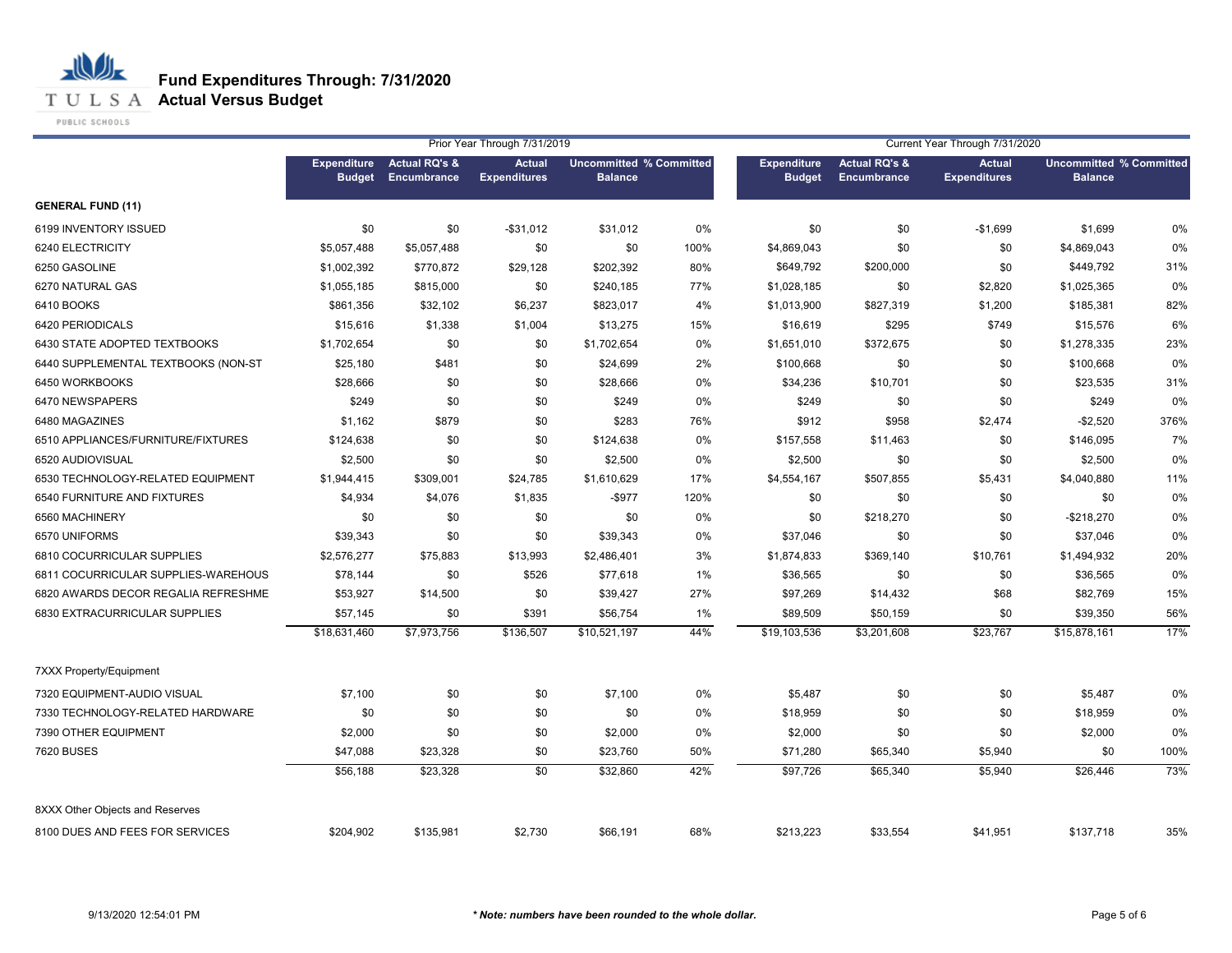**T U L S A Actual Versus Budget** 

PUBLIC SCHOOLS

|                                      |                                     |                                         | Prior Year Through 7/31/2019         |                                                  |     | Current Year Through 7/31/2020 |                                                |                                      |                                                  |       |  |
|--------------------------------------|-------------------------------------|-----------------------------------------|--------------------------------------|--------------------------------------------------|-----|--------------------------------|------------------------------------------------|--------------------------------------|--------------------------------------------------|-------|--|
|                                      | <b>Expenditure</b><br><b>Budget</b> | <b>Actual RQ's &amp;</b><br>Encumbrance | <b>Actual</b><br><b>Expenditures</b> | <b>Uncommitted % Committed</b><br><b>Balance</b> |     | Expenditure<br><b>Budget</b>   | <b>Actual RQ's &amp;</b><br><b>Encumbrance</b> | <b>Actual</b><br><b>Expenditures</b> | <b>Uncommitted % Committed</b><br><b>Balance</b> |       |  |
| <b>GENERAL FUND (11)</b>             |                                     |                                         |                                      |                                                  |     |                                |                                                |                                      |                                                  |       |  |
| 8400 BUDGET CONTINGENCY              | \$619,610                           | \$0                                     | \$0                                  | \$619,610                                        | 0%  | \$5,474,629                    | \$0                                            | \$0                                  | \$5,474,629                                      | 0%    |  |
| 8600 STAFF REGISTRATION AND TUITION  | \$1,178,036                         | \$19,766                                | \$38,882                             | \$1,119,388                                      | 5%  | \$1,034,295                    | \$79,649                                       | $-$3,392$                            | \$958,038                                        | 7%    |  |
| 8622 REGISTRATION - BOARD MEMBERS A  | \$3,114                             | \$0                                     | \$0                                  | \$3,114                                          | 0%  | \$3,289                        | \$300                                          | \$420                                | \$2,569                                          | 22%   |  |
| 8700 COUNTY ASSESSMENTS/REVALUATION  | \$505                               | \$0                                     | \$0                                  | \$505                                            | 0%  | \$5                            | \$0                                            | \$0                                  | \$5                                              | 0%    |  |
|                                      | \$2,006,167                         | \$155,748                               | \$41,613                             | \$1,808,807                                      | 10% | \$6,725,440                    | \$113,503                                      | \$38,979                             | \$6,572,958                                      | 2%    |  |
| 9XXX Other Uses of Funds             |                                     |                                         |                                      |                                                  |     |                                |                                                |                                      |                                                  |       |  |
| 9300 REIMBURSEMENT                   | \$330,000                           | \$170,000                               | \$0                                  | \$160,000                                        | 52% | \$1,000,000                    | \$164,000                                      | \$0                                  | \$836,000                                        | 16%   |  |
| 9600 PETTY CASH                      | \$5,800                             | \$200                                   | \$200                                | \$5,400                                          | 7%  | \$4,000                        | \$0                                            | \$200                                | \$3,800                                          | 5%    |  |
| 9700 INTRA FUND TRANSFERS            | \$15,531,435                        | \$0                                     | \$0                                  | \$15,531,435                                     | 0%  | \$15,279,892                   | \$0                                            | \$0                                  | \$15,279,892                                     | 0%    |  |
|                                      | \$15,867,235                        | \$170,200                               | \$200                                | \$15,696,835                                     | 1%  | \$16,283,892                   | \$164,000                                      | \$200                                | \$16,119,692                                     | $1\%$ |  |
| <b>Total Fund Expend./Encumb/RQs</b> | \$339,488,945                       | \$27,462,455                            | \$4,040,090                          | \$307,986,401                                    | 9%  | \$338,024,671                  | \$18,912,240                                   | \$4,177,013                          | \$314,935,417                                    | 7%    |  |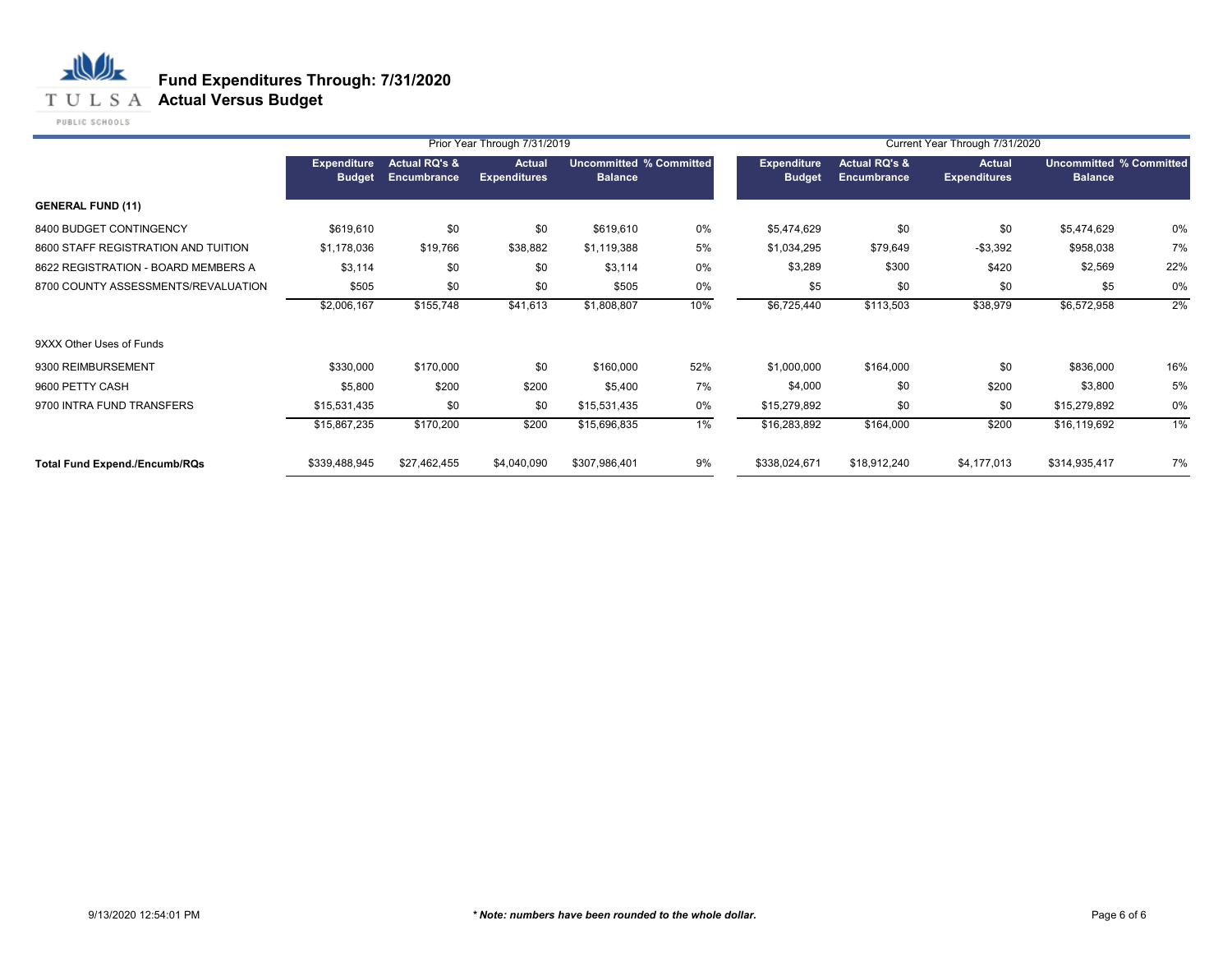

PUBLIC SCHOOLS

|                                                  |                    |                                                       | Prior Year Through 7/31/2019         |                                                  |      | Current Year Through 7/31/2020      |                                         |                                      |                                                  |      |  |
|--------------------------------------------------|--------------------|-------------------------------------------------------|--------------------------------------|--------------------------------------------------|------|-------------------------------------|-----------------------------------------|--------------------------------------|--------------------------------------------------|------|--|
|                                                  | <b>Expenditure</b> | <b>Actual RQ's &amp;</b><br><b>Budget Encumbrance</b> | <b>Actual</b><br><b>Expenditures</b> | <b>Uncommitted % Committed</b><br><b>Balance</b> |      | <b>Expenditure</b><br><b>Budget</b> | <b>Actual RQ's &amp;</b><br>Encumbrance | <b>Actual</b><br><b>Expenditures</b> | <b>Uncommitted % Committed</b><br><b>Balance</b> |      |  |
| <b>BUILDING FUND (21)</b>                        |                    |                                                       |                                      |                                                  |      |                                     |                                         |                                      |                                                  |      |  |
| <b>1XXX Salaries</b>                             |                    |                                                       |                                      |                                                  |      |                                     |                                         |                                      |                                                  |      |  |
| 1210 FULL TIME NON-CERTIFIED SALARI              | \$6,960,965        | \$0                                                   | \$245,005                            | \$6,715,960                                      | 4%   | \$6,392,229                         | \$0                                     | \$468,123                            | \$5,924,106                                      | 7%   |  |
| 1212 RETROACTIVE SUPPORT PAY                     | \$0                | \$0                                                   | \$101                                | $-$101$                                          | 0%   | \$0                                 | \$0                                     | \$0                                  | \$0                                              | 0%   |  |
| 1240 UNUSED LEAVE - NON-CERTIF                   | \$0                | \$0                                                   | \$0                                  | \$0                                              | 0%   | \$0                                 | \$0                                     | \$8,640                              | $-$8,640$                                        | 0%   |  |
| 1250 BENEFIT ALLOWANCE-SUPPORT STAF              | \$70,565           | \$0                                                   | \$95                                 | \$70,470                                         | 0%   | \$63,736                            | \$0                                     | \$0                                  | \$63,736                                         | 0%   |  |
| 1500 OVERTIME SALARIES - NON-CERTIF              | \$162,859          | \$0                                                   | \$15,637                             | \$147,222                                        | 10%  | \$162,859                           | \$0                                     | \$13,694                             | \$149,165                                        | 8%   |  |
| 1800 STIPENDS - NON-CERTIFIED                    | \$27,500           | \$0                                                   | \$145                                | \$27,355                                         | 1%   | \$27,500                            | \$0                                     | \$918                                | \$26,582                                         | 3%   |  |
|                                                  | \$7,221,888        | \$0                                                   | \$260,983                            | \$6,960,905                                      | 4%   | \$6,646,324                         | \$0                                     | \$491,375                            | \$6,154,949                                      | 7%   |  |
| 2XXX Benefits                                    |                    |                                                       |                                      |                                                  |      |                                     |                                         |                                      |                                                  |      |  |
| 2220 DENTAL INSURANCE - NON-CERTIFI              | \$18,236           | \$0                                                   | \$563                                | \$17,673                                         | 3%   | \$19,368                            | \$0                                     | \$576                                | \$18,792                                         | 3%   |  |
| 2230 HEALTH INSURANCE - NON-CERTIFI              | \$1,085,098        | \$0                                                   | \$34,802                             | \$1,050,296                                      | 3%   | \$930,924                           | \$0                                     | \$34,494                             | \$896,429                                        | 4%   |  |
| 2240 LIFE INSURANCE - NON-CERTIFIED              | \$15,902           | \$0                                                   | \$58                                 | \$15,844                                         | 0%   | \$17,013                            | \$0                                     | \$117                                | \$16,896                                         | 1%   |  |
| 2250 L-T DISB INSUR                              | \$20,940           | \$0                                                   | \$76                                 | \$20,863                                         | 0%   | \$22,408                            | \$0                                     | \$155                                | \$22,253                                         | 1%   |  |
| 2410 FICA - EMPLOYER'S CONTRIBUTION              | \$420,090          | \$0                                                   | \$15,678                             | \$404,412                                        | 4%   | \$453,075                           | \$0                                     | \$29,972                             | \$423,103                                        | 7%   |  |
| 2420 MEDICARE - EMPLOYER'S CONTRIBU              | \$98,250           | \$0                                                   | \$3,673                              | \$94,577                                         | 4%   | \$105,961                           | \$0                                     | \$7,038                              | \$98,924                                         | 7%   |  |
| 2610 RETIREMENT - DISTRICT PAID NON              | \$2,834            | \$0                                                   | \$118                                | \$2,716                                          | 4%   | \$2,854                             | \$0                                     | \$214                                | \$2,640                                          | 7%   |  |
| 2630 RETIREMENT - EMPLOYER'S CONTRI              | \$357,070          | \$0                                                   | \$13,871                             | \$343,199                                        | 4%   | \$386,508                           | \$0                                     | \$22,190                             | \$364,318                                        | 6%   |  |
|                                                  | \$2,018,420        | \$0                                                   | \$68,838                             | \$1,949,581                                      | 3%   | \$1,938,110                         | \$0                                     | \$94,756                             | \$1,843,354                                      | 5%   |  |
| 3XXX Purchased Professional & Technical Services |                    |                                                       |                                      |                                                  |      |                                     |                                         |                                      |                                                  |      |  |
| 3360 MEDICAL SERVICES                            | \$2,975            | \$2,800                                               | \$0                                  | \$175                                            | 94%  | \$2,975                             | \$0                                     | \$0                                  | \$2,975                                          | 0%   |  |
| 3370 OTHER PROFESSIONAL SERVICES                 | \$14,220           | \$3,000                                               | \$0                                  | \$11,220                                         | 21%  | \$250,000                           | \$231,220                               | \$0                                  | \$18,780                                         | 92%  |  |
| 3400 TECHNICAL SERVICES                          | \$8,000            | \$0                                                   | \$0                                  | \$8,000                                          | 0%   | \$0                                 | \$0                                     | \$0                                  | \$0                                              | 0%   |  |
| 3440 SECURITY SERVICES                           | \$141,800          | \$200,000                                             | \$0                                  | $-$58,200$                                       | 141% | \$204,933                           | \$150,000                               | \$0                                  | \$54,933                                         | 73%  |  |
| 3442 SECURITY - ATHLETICS                        | \$26,554           | \$7,000                                               | \$0                                  | \$19,554                                         | 26%  | \$26,554                            | \$7,000                                 | \$0                                  | \$19,554                                         | 26%  |  |
| 3460 OTHER TECHNICAL SERVICES                    | \$0                | \$0                                                   | \$0                                  | \$0                                              | 0%   | \$8,000                             | \$8,000                                 | \$0                                  | \$0                                              | 100% |  |
| 3590 PROFESSIONAL EMPLOYEE TRAINING              | \$0                | \$0                                                   | \$0                                  | \$0                                              | 0%   | \$300                               | \$0                                     | \$0                                  | \$300                                            | 0%   |  |
| 3600 PROFESSIONAL EMPLOYEE TRAINING              | \$300              | \$0                                                   | \$0                                  | \$300                                            | 0%   | \$0                                 | \$0                                     | \$0                                  | \$0                                              | 0%   |  |
|                                                  | \$193,849          | \$212,800                                             | \$0                                  | $-$18,951$                                       | 110% | \$492,762                           | \$396,220                               | \$0                                  | \$96,542                                         | 80%  |  |

4XXX Purchased Property Services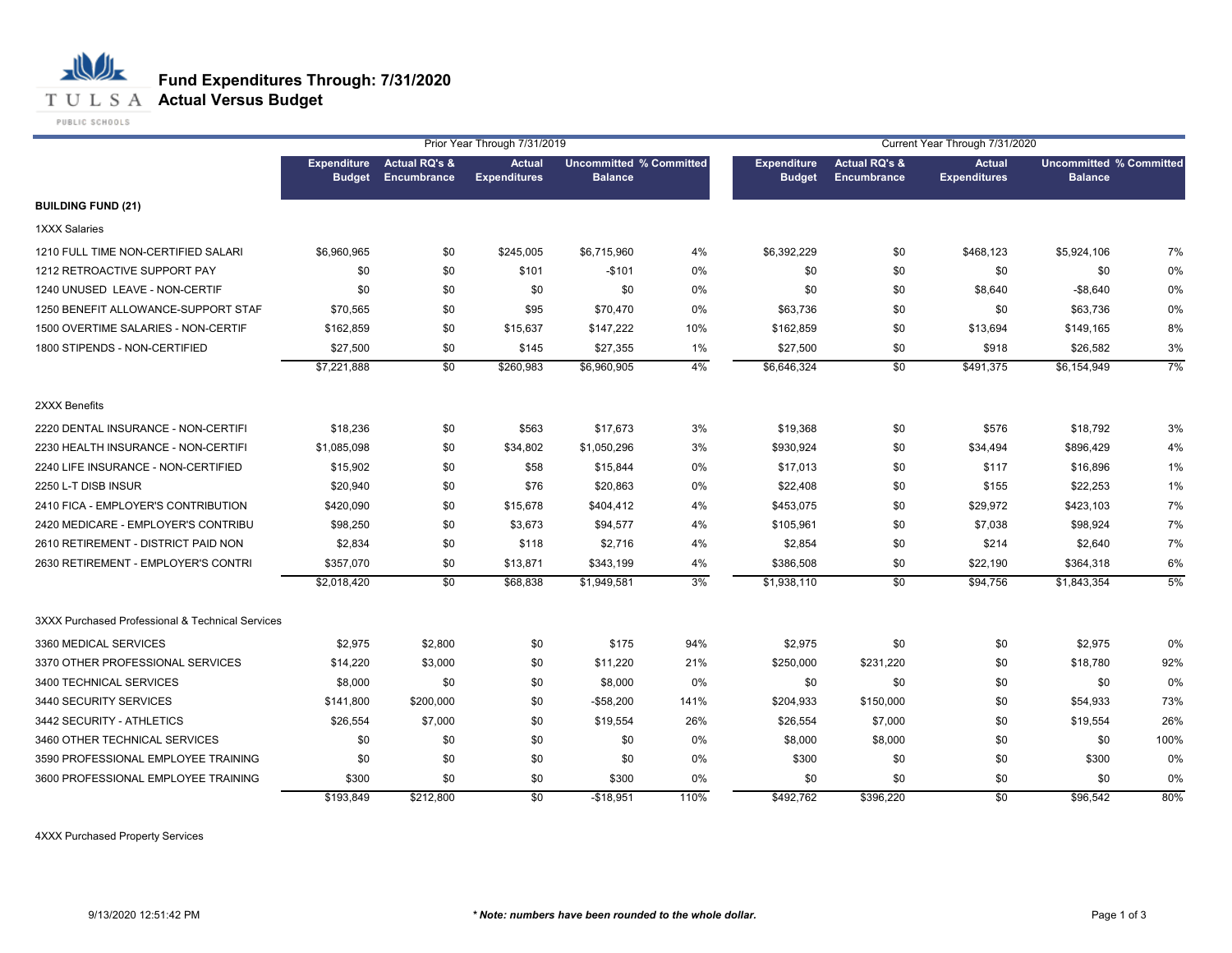**T U L S A Actual Versus Budget** 

PUBLIC SCHOOLS

|                                     | Prior Year Through 7/31/2019        |                                         |                                      |                                                  |      |                                     |                                         | Current Year Through 7/31/2020       |                                                  |      |
|-------------------------------------|-------------------------------------|-----------------------------------------|--------------------------------------|--------------------------------------------------|------|-------------------------------------|-----------------------------------------|--------------------------------------|--------------------------------------------------|------|
|                                     | <b>Expenditure</b><br><b>Budget</b> | <b>Actual RQ's &amp;</b><br>Encumbrance | <b>Actual</b><br><b>Expenditures</b> | <b>Uncommitted % Committed</b><br><b>Balance</b> |      | <b>Expenditure</b><br><b>Budget</b> | <b>Actual RQ's &amp;</b><br>Encumbrance | <b>Actual</b><br><b>Expenditures</b> | <b>Uncommitted % Committed</b><br><b>Balance</b> |      |
| <b>BUILDING FUND (21)</b>           |                                     |                                         |                                      |                                                  |      |                                     |                                         |                                      |                                                  |      |
| 4200 SODEXO MANAGEMENT FEE          | \$1,163,810                         | \$1,140,770                             | \$0                                  | \$23,040                                         | 98%  | \$1,163,810                         | \$1,140,770                             | \$0                                  | \$23,040                                         | 98%  |
| 4230 DISPOSAL SERVICES              | \$398,729                           | \$398,403                               | \$0                                  | \$326                                            | 100% | \$398,729                           | \$393,452                               | \$0                                  | \$5,277                                          | 99%  |
| 4250 LAUNDRY SERVICES               | \$2,000                             | \$1,200                                 | \$0                                  | \$800                                            | 60%  | \$2,000                             | \$0                                     | \$0                                  | \$2,000                                          | 0%   |
| 4300 REPAIRS AND MAINTENANCE SERVIC | \$1,159,113                         | \$871,893                               | \$34,295                             | \$252,925                                        | 78%  | \$0                                 | \$0                                     | \$0                                  | \$0                                              | 0%   |
| 4302 REPAIRS/MAINTENANCE CONTRACT L | \$35,000                            | \$0                                     | \$0                                  | \$35,000                                         | 0%   | \$24,220                            | \$17,859                                | \$0                                  | \$6,362                                          | 74%  |
| 4310 NONTECHNOLOGY SERVICES         | \$0                                 | \$0                                     | \$0                                  | \$0                                              | 0%   | \$464,575                           | \$448,575                               | \$0                                  | \$16,000                                         | 97%  |
| 4320 COMPUTER SERVICE               | \$0                                 | \$0                                     | \$0                                  | \$0                                              | 0%   | \$2,500                             | \$0                                     | \$0                                  | \$2,500                                          | 0%   |
| 4330 COOLING SERVICES               | \$0                                 | \$0                                     | \$0                                  | \$0                                              | 0%   | \$195,000                           | \$107,257                               | \$0                                  | \$87,743                                         | 55%  |
| 4340 ELECTRICAL SERVICES            | \$0                                 | \$0                                     | \$0                                  | \$0                                              | 0%   | \$45,865                            | \$20,865                                | \$0                                  | \$25,000                                         | 45%  |
| 4350 HEATING SERVICES               | \$0                                 | \$0                                     | \$0                                  | \$0                                              | 0%   | \$15,561                            | \$0                                     | \$0                                  | \$15,561                                         | 0%   |
| 4360 REP/MAINT OFFICE MACHINE SVCS  | \$0                                 | \$0                                     | \$0                                  | \$0                                              | 0%   | \$2,500                             | \$0                                     | \$0                                  | \$2,500                                          | 0%   |
| 4370 PLUMBING SERVICES              | \$0                                 | \$0                                     | \$0                                  | \$0                                              | 0%   | \$40,000                            | \$40,000                                | \$0                                  | \$0                                              | 100% |
| 4380 OTHER BUILDING SERVICES        | \$464,990                           | \$322,618                               | \$8,924                              | \$133,447                                        | 71%  | \$381,555                           | \$271,150                               | \$0                                  | \$110,405                                        | 71%  |
| 4390 OTHER EQUIPMENT AND VEHICLE SE | \$0                                 | \$0                                     | \$0                                  | \$0                                              | 0%   | \$227,942                           | \$55,520                                | \$0                                  | \$172,422                                        | 24%  |
| 4490 OTHER RENTAL OR LEASE SERVICES | \$33,097                            | \$0                                     | \$0                                  | \$33,097                                         | 0%   | \$33,097                            | \$0                                     | \$0                                  | \$33,097                                         | 0%   |
| 4500 CONSTRUCTION SERVICES          | \$1,647,629                         | \$1,245,036                             | \$606,737                            | $-$204,145$                                      | 112% | \$1,664,589                         | \$1,030,502                             | \$602,568                            | \$31,519                                         | 98%  |
|                                     | \$4,904,368                         | \$3,979,921                             | \$649,956                            | \$274,491                                        | 94%  | \$4,661,943                         | \$3,525,949                             | \$602,568                            | \$533,427                                        | 89%  |
| 5XXX Other Purchased Services       |                                     |                                         |                                      |                                                  |      |                                     |                                         |                                      |                                                  |      |
| 5230 PROPERTY INSURANCE             | \$1,343,433                         | \$1,343,433                             | \$0                                  | \$0                                              | 100% | \$1,568,798                         | \$1,856                                 | \$1,566,943                          | \$0                                              | 100% |
| 5340 MOBILE COMM DEVICES            | \$75,680                            | \$75,680                                | \$0                                  | \$0                                              | 100% | \$75,731                            | \$75,731                                | \$0                                  | \$0                                              | 100% |
| 5400 ADVERTISING                    | \$225                               | \$0                                     | \$0                                  | \$225                                            | 0%   | \$225                               | \$0                                     | \$0                                  | \$225                                            | 0%   |
| 5592 PRINTING CLICK CHARGES         | \$5,500                             | \$0                                     | \$0                                  | \$5,500                                          | 0%   | \$5,500                             | \$0                                     | \$0                                  | \$5,500                                          | 0%   |
| 5810 TRAVEL IN-DISTRICT / MILEAGE   | \$1,000                             | \$0                                     | \$0                                  | \$1,000                                          | 0%   | \$1,000                             | \$0                                     | \$0                                  | \$1,000                                          | 0%   |
| 5820 TRAVEL OUT OF DISTRICT         | \$9,700                             | \$0                                     | \$0                                  | \$9,700                                          | 0%   | \$9,700                             | \$0                                     | \$0                                  | \$9,700                                          | 0%   |
| 5990 OTHER PURCHASED SERVICES       | \$12,962                            | \$700                                   | \$0                                  | \$12,262                                         | 5%   | \$12,962                            | \$5,000                                 | \$0                                  | \$7,962                                          | 39%  |
|                                     | \$1,448,500                         | \$1,419,813                             | $\overline{50}$                      | \$28,687                                         | 98%  | \$1,673,916                         | \$82,586                                | \$1,566,943                          | \$24,387                                         | 99%  |
| <b>6XXX Supplies and Materials</b>  |                                     |                                         |                                      |                                                  |      |                                     |                                         |                                      |                                                  |      |
| 6111 PAPER AND COPY SUPPLIES-WAREHO | \$3,515                             | \$0                                     | \$0                                  | \$3,515                                          | 0%   | \$3,515                             | \$0                                     | \$115                                | \$3,400                                          | 3%   |
| 6112 PAPER AND COPY SUPPLIES-ONLINE | \$1,053                             | \$0                                     | \$0                                  | \$1,053                                          | 0%   | \$1,053                             | \$0                                     | \$0                                  | \$1,053                                          | 0%   |
| 6119 ONLINE ORDERING ENCUMBRANCE    | \$0                                 | \$11,105                                | \$0                                  | $-$11,105$                                       | 0%   | \$0                                 | \$11,105                                | \$0                                  | $-$11,105$                                       | 0%   |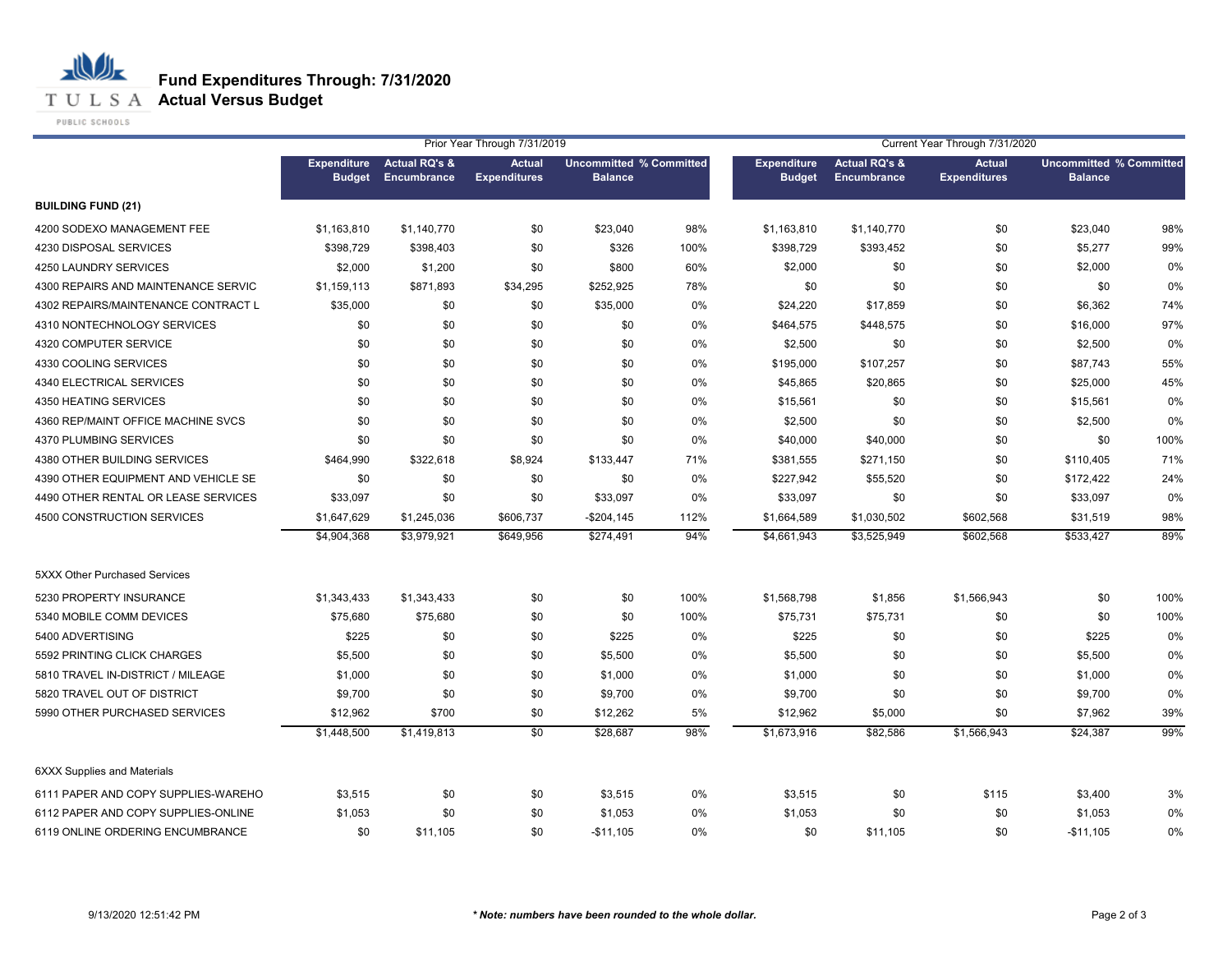**T U L S A Actual Versus Budget** 

PUBLIC SCHOOLS

|                                      |                                     | Prior Year Through 7/31/2019            |                               |                                                  |       |                              | Current Year Through 7/31/2020          |                                      |                                                  |       |  |  |
|--------------------------------------|-------------------------------------|-----------------------------------------|-------------------------------|--------------------------------------------------|-------|------------------------------|-----------------------------------------|--------------------------------------|--------------------------------------------------|-------|--|--|
|                                      | <b>Expenditure</b><br><b>Budget</b> | <b>Actual RQ's &amp;</b><br>Encumbrance | Actual<br><b>Expenditures</b> | <b>Uncommitted % Committed</b><br><b>Balance</b> |       | Expenditure<br><b>Budget</b> | <b>Actual RQ's &amp;</b><br>Encumbrance | <b>Actual</b><br><b>Expenditures</b> | <b>Uncommitted % Committed</b><br><b>Balance</b> |       |  |  |
| <b>BUILDING FUND (21)</b>            |                                     |                                         |                               |                                                  |       |                              |                                         |                                      |                                                  |       |  |  |
| 6180 CLEAN-MAINT SUPPLIES CHEMICALS  | \$839.028                           | \$240,738                               | \$23,762                      | \$574,528                                        | 32%   | \$838,193                    | \$224,835                               | \$20,584                             | \$592,774                                        | 29%   |  |  |
| 6190 GENERAL OFFICE SUPPLIES         | \$12,460                            | \$0                                     | \$0                           | \$12,460                                         | 0%    | \$12,460                     | \$0                                     | \$0                                  | \$12,460                                         | 0%    |  |  |
| 6191 GENERAL OFFICE SUPPLIES-WAREHO  | \$3,265                             | \$0                                     | \$0                           | \$3,265                                          | 0%    | \$3,265                      | \$0                                     | \$207                                | \$3,058                                          | 6%    |  |  |
| 6192 GENERAL OFFICE SUPPLIES-ONLINE  | \$10,052                            | \$0                                     | \$0                           | \$10,052                                         | 0%    | \$10,052                     | \$0                                     | \$0                                  | \$10,052                                         | 0%    |  |  |
| 6510 APPLIANCES/FURNITURE/FIXTURES   | \$45,661                            | \$940                                   | \$0                           | \$44,721                                         | 2%    | \$5,715                      | \$0                                     | \$0                                  | \$5,715                                          | 0%    |  |  |
| 6530 TECHNOLOGY-RELATED EQUIPMENT    | \$15,960                            | \$0                                     | \$0                           | \$15,960                                         | 0%    | \$15,909                     | \$0                                     | \$0                                  | \$15,909                                         | 0%    |  |  |
| 6540 FURNITURE AND FIXTURES          | \$0                                 | \$16,447                                | \$0                           | $-$16,447$                                       | 0%    | \$0                          | \$0                                     | \$0                                  | \$0                                              | 0%    |  |  |
| 6570 UNIFORMS                        | \$14,064                            | \$5,000                                 | \$0                           | \$9,064                                          | 36%   | \$14,064                     | \$0                                     | \$0                                  | \$14,064                                         | 0%    |  |  |
| 6590 FIREARMS AND AMMUNITION         | \$9,001                             | \$0                                     | \$0                           | \$9,001                                          | 0%    | \$9,001                      | \$0                                     | \$0                                  | \$9,001                                          | 0%    |  |  |
|                                      | \$954,059                           | \$274,231                               | \$23,762                      | \$656,066                                        | 31%   | \$913,227                    | \$235,940                               | \$20,905                             | \$656,382                                        | 28%   |  |  |
| 7XXX Property/Equipment              |                                     |                                         |                               |                                                  |       |                              |                                         |                                      |                                                  |       |  |  |
| 7320 EQUIPMENT-AUDIO VISUAL          | \$13,127                            | \$0                                     | \$0                           | \$13,127                                         | 0%    | \$13,127                     | \$0                                     | \$0                                  | \$13,127                                         | 0%    |  |  |
| 7360 EQUIPMENT-MACHINERY             | \$58,758                            | \$0                                     | \$0                           | \$58,758                                         | 0%    | \$33,758                     | \$0                                     | \$0                                  | \$33,758                                         | 0%    |  |  |
| 7600 VEHICLES                        | \$5,000                             | \$0                                     | \$0                           | \$5,000                                          | 0%    | \$5,000                      | \$0                                     | \$0                                  | \$5,000                                          | 0%    |  |  |
|                                      | \$76,885                            | $\overline{50}$                         | $\overline{30}$               | \$76,885                                         | $0\%$ | \$51,885                     | $\sqrt{6}$                              | \$0                                  | \$51,885                                         | $0\%$ |  |  |
| 8XXX Other Objects and Reserves      |                                     |                                         |                               |                                                  |       |                              |                                         |                                      |                                                  |       |  |  |
| 8100 DUES AND FEES FOR SERVICES      | \$1,239                             | \$0                                     | \$0                           | \$1,239                                          | 0%    | \$1,239                      | \$0                                     | \$0                                  | \$1,239                                          | 0%    |  |  |
| 8400 BUDGET CONTINGENCY              | \$1,160,394                         | \$0                                     | \$0                           | \$1,160,394                                      | 0%    | \$196,200                    | \$0                                     | \$0                                  | \$196,200                                        | 0%    |  |  |
| 8600 STAFF REGISTRATION AND TUITION  | \$7,000                             | \$0                                     | \$0                           | \$7,000                                          | 0%    | \$7,000                      | \$1,500                                 | \$0                                  | \$5,500                                          | 21%   |  |  |
| 8700 COUNTY ASSESSMENTS/REVALUATION  | \$716,675                           | \$0                                     | \$0                           | \$716,675                                        | 0%    | \$717,839                    | \$0                                     | \$0                                  | \$717,839                                        | 0%    |  |  |
|                                      | \$1,885,308                         | $\overline{50}$                         | $\overline{30}$               | \$1,885,308                                      | $0\%$ | \$922,278                    | \$1,500                                 | \$0                                  | \$920,778                                        | $0\%$ |  |  |
| <b>Total Fund Expend./Encumb/RQs</b> | \$18,703,277                        | \$5,886,765                             | \$1,003,540                   | \$11,812,973                                     | 37%   | \$17,300,446                 | \$4,242,195                             | \$2,776,547                          | \$10,281,703                                     | 41%   |  |  |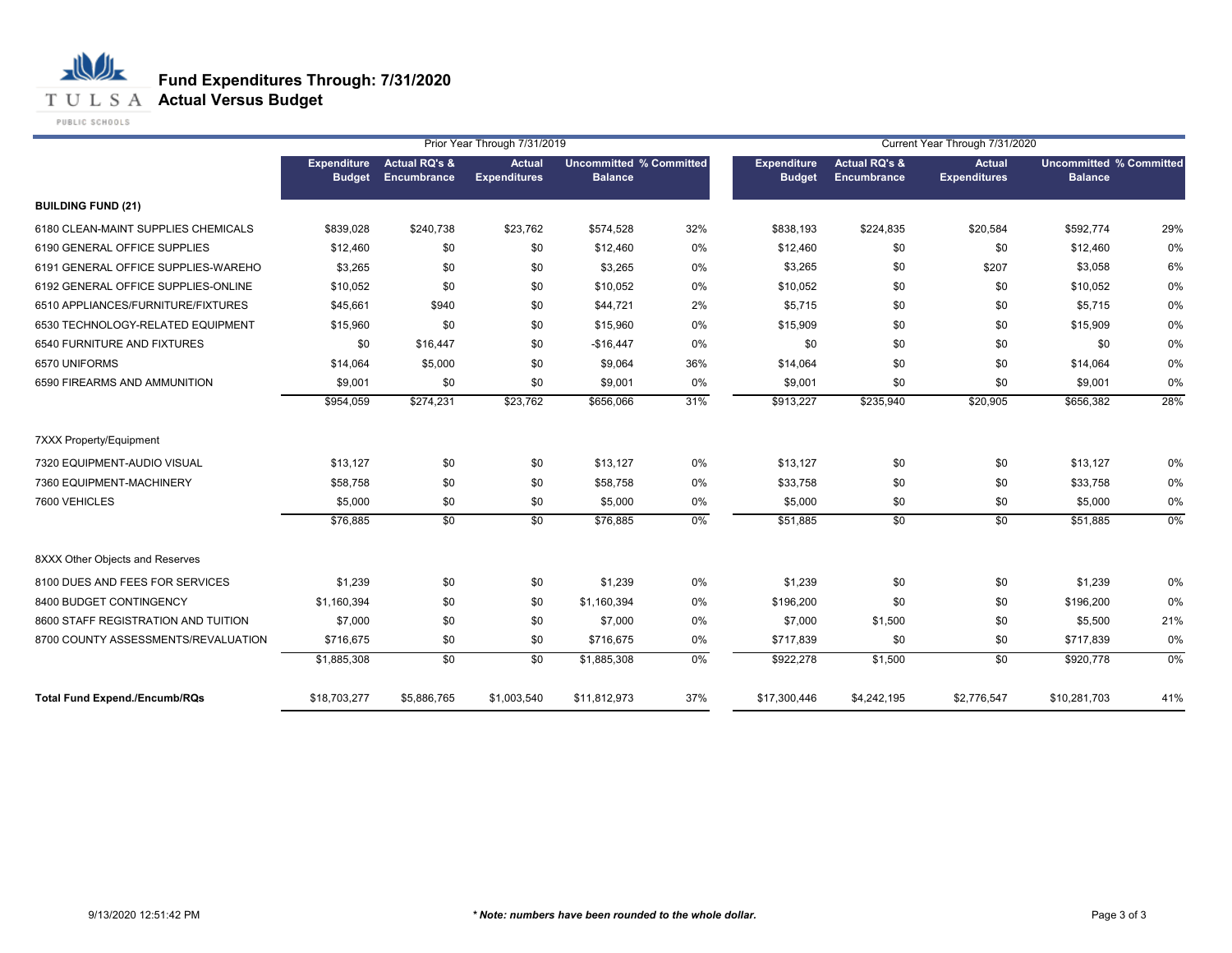

**T U L S A Actual Versus Budget** 

PUBLIC SCHOOLS

|                                                  |                                     |                                                | Prior Year Through 7/31/2019         |                                                  |     |                                     |                                         | Current Year Through 7/31/2020       |                                                  |      |
|--------------------------------------------------|-------------------------------------|------------------------------------------------|--------------------------------------|--------------------------------------------------|-----|-------------------------------------|-----------------------------------------|--------------------------------------|--------------------------------------------------|------|
|                                                  | <b>Expenditure</b><br><b>Budget</b> | <b>Actual RQ's &amp;</b><br><b>Encumbrance</b> | <b>Actual</b><br><b>Expenditures</b> | <b>Uncommitted % Committed</b><br><b>Balance</b> |     | <b>Expenditure</b><br><b>Budget</b> | <b>Actual RQ's &amp;</b><br>Encumbrance | <b>Actual</b><br><b>Expenditures</b> | <b>Uncommitted % Committed</b><br><b>Balance</b> |      |
| <b>CHILD NUTRITION (22)</b>                      |                                     |                                                |                                      |                                                  |     |                                     |                                         |                                      |                                                  |      |
| <b>1XXX Salaries</b>                             |                                     |                                                |                                      |                                                  |     |                                     |                                         |                                      |                                                  |      |
| 1210 FULL TIME NON-CERTIFIED SALARI              | \$10,306,055                        | \$0                                            | \$101,930                            | \$10,204,125                                     | 1%  | \$9,089,897                         | \$0                                     | \$346,157                            | \$8,743,740                                      | 4%   |
| 1212 RETROACTIVE SUPPORT PAY                     | \$0                                 | \$0                                            | $-$1,390$                            | \$1,390                                          | 0%  | \$0                                 | \$0                                     | \$0                                  | \$0                                              | 0%   |
| 1240 UNUSED LEAVE - NON-CERTIF                   | \$0                                 | \$0                                            | \$0                                  | \$0                                              | 0%  | \$0                                 | \$0                                     | \$3,851                              | $-$3,851$                                        | 0%   |
| 1250 BENEFIT ALLOWANCE-SUPPORT STAF              | \$532,650                           | \$0                                            | \$190                                | \$532,460                                        | 0%  | \$402,902                           | \$0                                     | \$379                                | \$402,522                                        | 0%   |
| 1500 OVERTIME SALARIES - NON-CERTIF              | \$0                                 | \$0                                            | \$1                                  | -\$1                                             | 0%  | \$0                                 | \$0                                     | \$563                                | $-$ \$563                                        | 0%   |
| 1800 STIPENDS - NON-CERTIFIED                    | \$0                                 | \$0                                            | \$321                                | $-$ \$321                                        | 0%  | \$0                                 | \$0                                     | \$0                                  | \$0                                              | 0%   |
|                                                  | \$10,838,704                        | \$0                                            | \$101,051                            | \$10,737,653                                     | 1%  | \$9,492,799                         | \$0                                     | \$350,951                            | \$9,141,848                                      | 4%   |
| 2XXX Benefits                                    |                                     |                                                |                                      |                                                  |     |                                     |                                         |                                      |                                                  |      |
| 2220 DENTAL INSURANCE - NON-CERTIFI              | \$38,909                            | \$0                                            | \$127                                | \$38,782                                         | 0%  | \$34,701                            | \$0                                     | \$110                                | \$34,591                                         | 0%   |
| 2230 HEALTH INSURANCE - NON-CERTIFI              | \$2,102,478                         | \$0                                            | \$7,721                              | \$2,094,757                                      | 0%  | \$1,812,355                         | \$0                                     | \$7,881                              | \$1,804,474                                      | 0%   |
| 2240 LIFE INSURANCE - NON-CERTIFIED              | \$24,328                            | \$0                                            | \$27                                 | \$24,302                                         | 0%  | \$21,148                            | \$0                                     | \$61                                 | \$21,086                                         | 0%   |
| 2250 L-T DISB INSUR                              | \$30,484                            | \$0                                            | \$35                                 | \$30,449                                         | 0%  | \$26,942                            | \$0                                     | \$81                                 | \$26,861                                         | 0%   |
| 2410 FICA - EMPLOYER'S CONTRIBUTION              | \$648,066                           | \$0                                            | \$6,216                              | \$641,850                                        | 1%  | \$572,556                           | \$0                                     | \$21,258                             | \$551,298                                        | 4%   |
| 2420 MEDICARE - EMPLOYER'S CONTRIBU              | \$152,057                           | \$0                                            | \$1,469                              | \$150,588                                        | 1%  | \$134,222                           | \$0                                     | \$5,075                              | \$129,148                                        | 4%   |
| 2630 RETIREMENT - EMPLOYER'S CONTRI              | \$316,280                           | \$0                                            | \$2,927                              | \$313,353                                        | 1%  | \$304,346                           | \$0                                     | \$5,608                              | \$298,738                                        | 2%   |
| 2831 WORKERS' COMPENSATION - NON-CE              | \$210,000                           | \$0                                            | \$0                                  | \$210,000                                        | 0%  | \$500,000                           | \$0                                     | \$500,000                            | \$0                                              | 100% |
|                                                  | \$3,522,604                         | \$0                                            | \$18,522                             | \$3,504,082                                      | 1%  | \$3,406,271                         | \$0                                     | \$540,074                            | \$2,866,197                                      | 16%  |
| 3XXX Purchased Professional & Technical Services |                                     |                                                |                                      |                                                  |     |                                     |                                         |                                      |                                                  |      |
| 3460 OTHER TECHNICAL SERVICES                    | \$8,640                             | \$0                                            | \$6,760                              | \$1,880                                          | 78% | \$7,390                             | \$0                                     | \$6,760                              | \$630                                            | 91%  |
| 3590 PROFESSIONAL EMPLOYEE TRAINING              | \$0                                 | \$0                                            | \$0                                  | \$0                                              | 0%  | \$3,000                             | \$0                                     | \$0                                  | \$3,000                                          | 0%   |
| 3600 PROFESSIONAL EMPLOYEE TRAINING              | \$3,000                             | \$0                                            | \$0                                  | \$3,000                                          | 0%  | \$0                                 | \$0                                     | \$0                                  | \$0                                              | 0%   |
|                                                  | \$11,640                            | \$0                                            | \$6,760                              | \$4,880                                          | 58% | \$10,390                            | \$0                                     | \$6,760                              | \$3,630                                          | 65%  |
| <b>4XXX Purchased Property Services</b>          |                                     |                                                |                                      |                                                  |     |                                     |                                         |                                      |                                                  |      |
| 4301 REPAIRS/MAINTENANCE MATERIALS               | \$299,433                           | \$95,409                                       | \$6,088                              | \$197,936                                        | 34% | \$299,433                           | \$91,800                                | \$4,688                              | \$202,945                                        | 32%  |
| 4302 REPAIRS/MAINTENANCE CONTRACT L              | \$85,850                            | \$47,000                                       | \$150                                | \$38,700                                         | 55% | \$47,150                            | \$10,000                                | \$0                                  | \$37,150                                         | 21%  |
|                                                  | \$385,283                           | \$142,409                                      | \$6,238                              | \$236,636                                        | 39% | \$346,583                           | \$101,800                               | \$4,688                              | \$240,095                                        | 31%  |

5XXX Other Purchased Services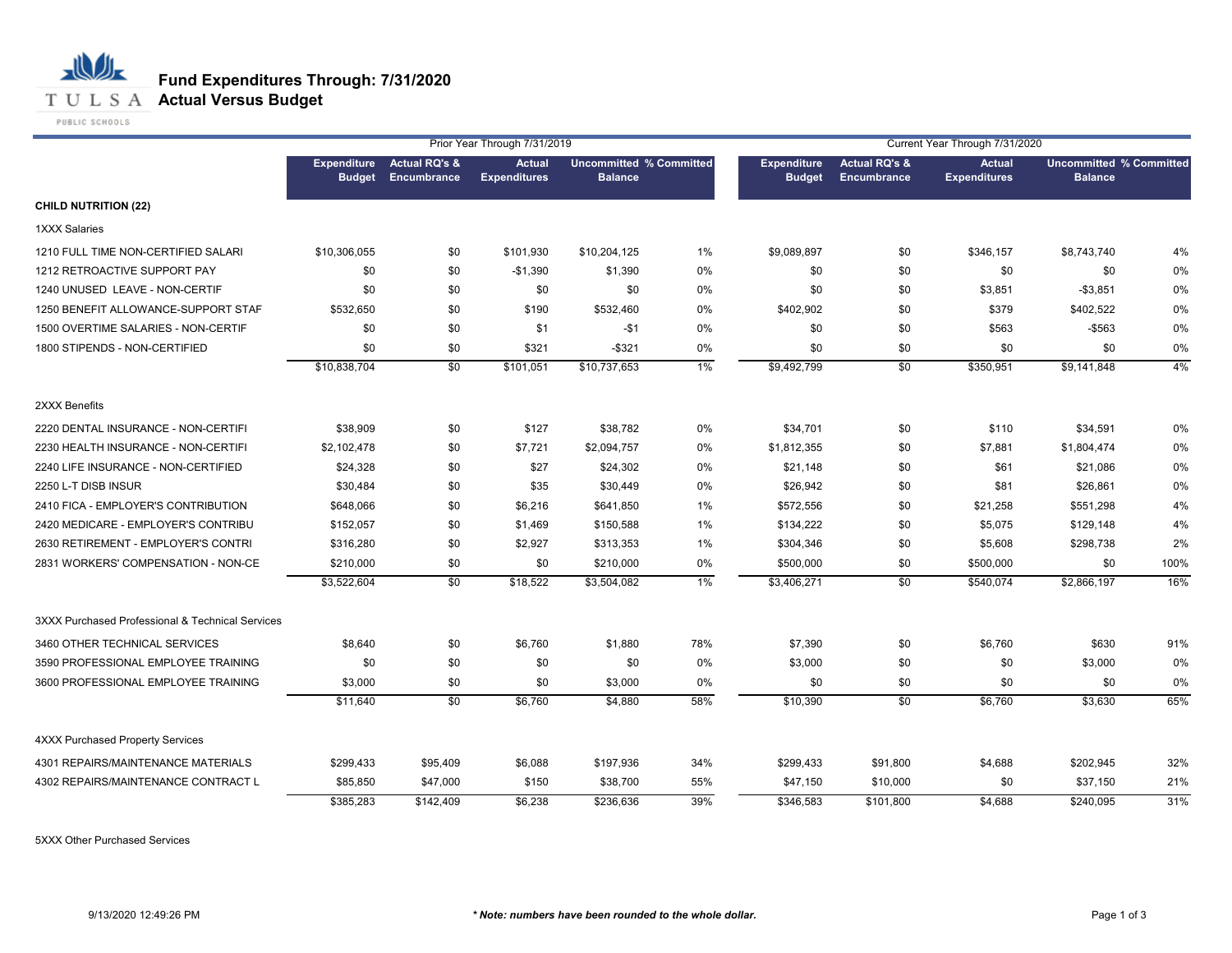**T U L S A Actual Versus Budget** 

PUBLIC SCHOOLS

| Prior Year Through 7/31/2019<br>Current Year Through 7/31/2020 |             |                                                        |                                      |                                                  |      |                                     |                                         |                                      |                                                  |      |
|----------------------------------------------------------------|-------------|--------------------------------------------------------|--------------------------------------|--------------------------------------------------|------|-------------------------------------|-----------------------------------------|--------------------------------------|--------------------------------------------------|------|
|                                                                |             | Expenditure Actual RQ's &<br><b>Budget Encumbrance</b> | <b>Actual</b><br><b>Expenditures</b> | <b>Uncommitted % Committed</b><br><b>Balance</b> |      | <b>Expenditure</b><br><b>Budget</b> | <b>Actual RQ's &amp;</b><br>Encumbrance | <b>Actual</b><br><b>Expenditures</b> | <b>Uncommitted % Committed</b><br><b>Balance</b> |      |
| <b>CHILD NUTRITION (22)</b>                                    |             |                                                        |                                      |                                                  |      |                                     |                                         |                                      |                                                  |      |
| 5310 POSTAGE SERVICES                                          | \$1,000     | \$0                                                    | \$0                                  | \$1,000                                          | 0%   | \$1,000                             | \$0                                     | \$0                                  | \$1,000                                          | 0%   |
| 5340 MOBILE COMM DEVICES                                       | \$14,899    | \$14,899                                               | \$0                                  | \$0                                              | 100% | \$14,899                            | \$14,899                                | \$0                                  | \$0                                              | 100% |
| 5400 ADVERTISING                                               | \$3,000     | \$0                                                    | \$0                                  | \$3,000                                          | 0%   | \$2,000                             | \$0                                     | \$0                                  | \$2,000                                          | 0%   |
| 5591 PRINTING IN HOUSE                                         | \$21,909    | \$0                                                    | \$0                                  | \$21,909                                         | 0%   | \$21,909                            | \$0                                     | \$0                                  | \$21,909                                         | 0%   |
| 5592 PRINTING CLICK CHARGES                                    | \$13,305    | \$17,796                                               | \$0                                  | $-$4,491$                                        | 134% | \$13,305                            | \$0                                     | \$0                                  | \$13,305                                         | 0%   |
| 5700 FOOD SERRVICE MANAGEMENT                                  | \$570,369   | \$11,983                                               | \$0                                  | \$558,386                                        | 2%   | \$5,399,015                         | \$3,524,997                             | \$0                                  | \$1,874,018                                      | 65%  |
| 5810 TRAVEL IN-DISTRICT / MILEAGE                              | \$26,401    | \$0                                                    | \$0                                  | \$26,401                                         | 0%   | \$26,401                            | \$0                                     | \$59                                 | \$26,342                                         | 0%   |
| 5820 TRAVEL OUT OF DISTRICT                                    | \$221       | \$0                                                    | \$0                                  | \$221                                            | 0%   | \$221                               | \$0                                     | \$0                                  | \$221                                            | 0%   |
| 5990 OTHER PURCHASED SERVICES                                  | \$11,605    | \$11,230                                               | \$375                                | \$0                                              | 100% | \$11,605                            | \$10,925                                | \$375                                | \$305                                            | 97%  |
|                                                                | \$662,709   | \$55,908                                               | \$375                                | \$606,427                                        | 8%   | \$5,490,355                         | \$3,550,821                             | \$434                                | \$1,939,101                                      | 65%  |
| <b>6XXX Supplies and Materials</b>                             |             |                                                        |                                      |                                                  |      |                                     |                                         |                                      |                                                  |      |
| 6111 PAPER AND COPY SUPPLIES-WAREHO                            | \$7,000     | \$0                                                    | \$4,068                              | \$2,932                                          | 58%  | \$4,068                             | \$0                                     | \$0                                  | \$4,068                                          | 0%   |
| 6112 PAPER AND COPY SUPPLIES-ONLINE                            | \$4,000     | \$0                                                    | \$0                                  | \$4,000                                          | 0%   | \$4,000                             | \$0                                     | \$0                                  | \$4,000                                          | 0%   |
| 6119 ONLINE ORDERING ENCUMBRANCE                               | \$0         | \$3,105                                                | \$0                                  | $-$3,105$                                        | 0%   | \$0                                 | \$13,028                                | \$0                                  | $-$13,028$                                       | 0%   |
| 6170 PAPER PRODUCTS                                            | \$43,874    | \$0                                                    | \$0                                  | \$43,874                                         | 0%   | \$43,874                            | \$0                                     | \$0                                  | \$43,874                                         | 0%   |
| 6178 KITCHEN SUPPLIES TO SITES - WH                            | \$0         | \$0                                                    | \$4,581                              | $-$4,581$                                        | 0%   | \$0                                 | \$0                                     | \$0                                  | \$0                                              | 0%   |
| 6191 GENERAL OFFICE SUPPLIES-WAREHO                            | \$1,982     | \$0                                                    | \$496                                | \$1,486                                          | 25%  | \$496                               | \$0                                     | \$0                                  | \$496                                            | 0%   |
| 6192 GENERAL OFFICE SUPPLIES-ONLINE                            | \$9,028     | \$0                                                    | \$0                                  | \$9,028                                          | 0%   | \$9,028                             | \$0                                     | \$0                                  | \$9,028                                          | 0%   |
| 6300 FOOD AND MILK                                             | \$6,388,610 | \$732,136                                              | \$296,339                            | \$5,360,135                                      | 16%  | \$3,943,694                         | \$672,845                               | \$0                                  | \$3,270,849                                      | 17%  |
| 6301 FOOD AND MILK                                             | \$50,000    | \$48,000                                               | \$0                                  | \$2,000                                          | 96%  | \$50,000                            | \$50,000                                | \$0                                  | \$0                                              | 100% |
| 6302 INVENTORY CAFETERIA                                       | \$200,000   | \$0                                                    | \$0                                  | \$200,000                                        | 0%   | \$200,000                           | \$0                                     | \$0                                  | \$200,000                                        | 0%   |
| 6304 RECEIPT TIME VARIANCE - CA                                | \$0         | \$0                                                    | $-$3,485$                            | \$3,485                                          | 0%   | \$0                                 | \$0                                     | \$0                                  | \$0                                              | 0%   |
| 6308 FOOD ISSUED TO SITES - WAREHOU                            | \$0         | \$0                                                    | \$20,477                             | $-$20,477$                                       | 0%   | \$0                                 | \$0                                     | \$0                                  | \$0                                              | 0%   |
| 6309 INVENTORY ISSUED                                          | \$0         | \$0                                                    | $-$21,573$                           | \$21,573                                         | 0%   | \$0                                 | \$0                                     | \$0                                  | \$0                                              | 0%   |
| 6310 FOOD-EXCEPT PRODUCE AND BREAD                             | \$3,078,817 | \$2,896,816                                            | \$761                                | \$181,240                                        | 94%  | \$75,000                            | \$0                                     | \$0                                  | \$75,000                                         | 0%   |
| 6390 INVENTORY COMMODITIES                                     | \$37,698    | \$0                                                    | \$0                                  | \$37,698                                         | 0%   | \$37,698                            | \$0                                     | \$0                                  | \$37,698                                         | 0%   |
| 6510 APPLIANCES/FURNITURE/FIXTURES                             | \$26,112    | \$1,776                                                | \$1,164                              | \$23,173                                         | 11%  | \$11,626                            | \$0                                     | \$0                                  | \$11,626                                         | 0%   |
| 6530 TECHNOLOGY-RELATED EQUIPMENT                              | \$57,507    | \$54,420                                               | \$0                                  | \$3,087                                          | 95%  | \$59,757                            | \$53,003                                | \$0                                  | \$6,754                                          | 89%  |
| 6560 MACHINERY                                                 | \$1,096     | \$0                                                    | \$0                                  | \$1,096                                          | 0%   | \$0                                 | \$0                                     | \$0                                  | \$0                                              | 0%   |
| 6570 UNIFORMS                                                  | \$10,697    | \$0                                                    | \$0                                  | \$10,697                                         | 0%   | \$0                                 | \$0                                     | \$0                                  | \$0                                              | 0%   |
|                                                                | \$9,916,421 | \$3.736.252                                            | \$302.828                            | \$5,877,341                                      | 41%  | \$4,439,241                         | \$788.876                               | \$0                                  | \$3.650.366                                      | 18%  |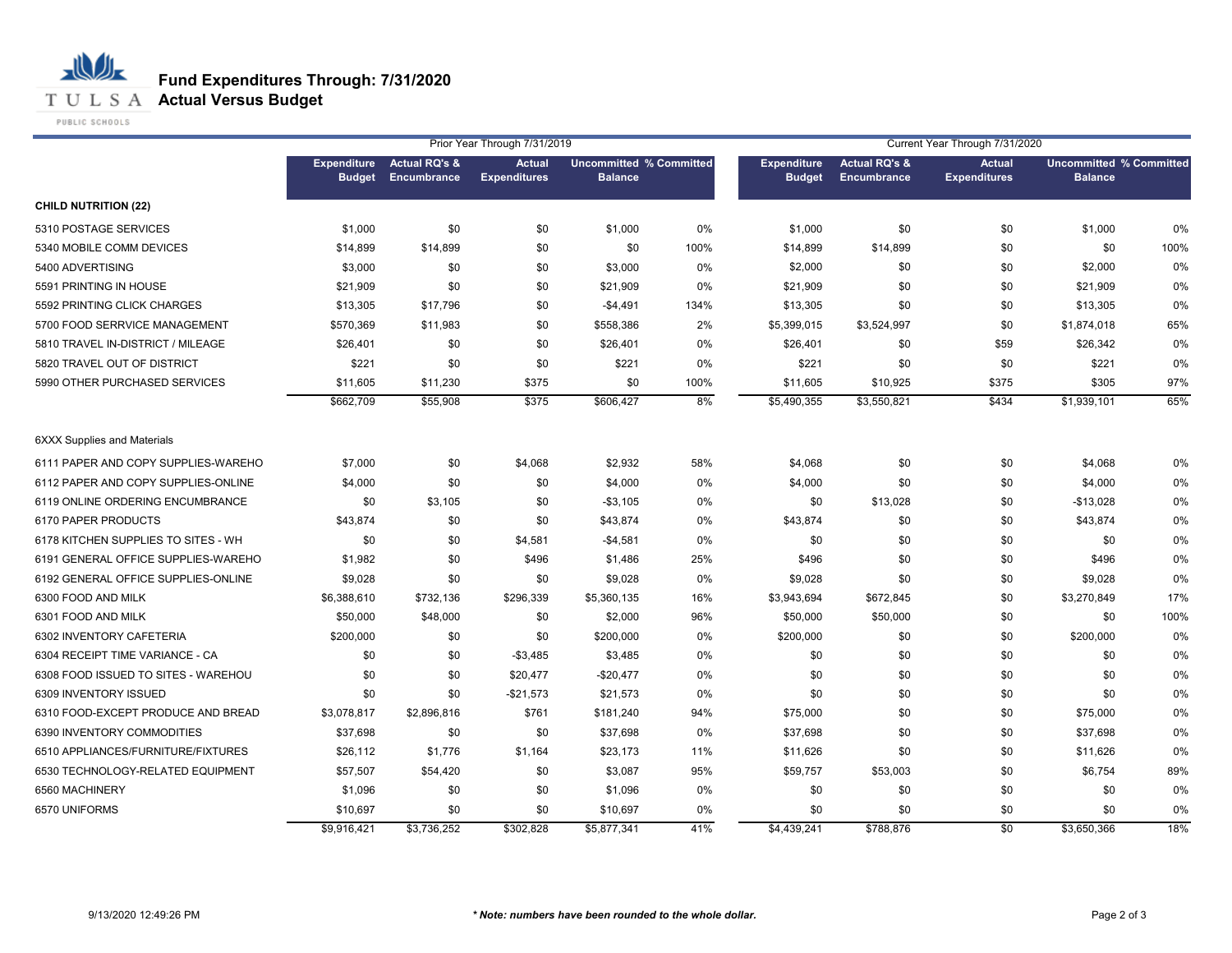**T U L S A Actual Versus Budget** 

PUBLIC SCHOOLS

|                                      |                                     |                                         | Prior Year Through 7/31/2019         |                                                  |       | Current Year Through 7/31/2020 |                              |                                      |                                                  |       |  |
|--------------------------------------|-------------------------------------|-----------------------------------------|--------------------------------------|--------------------------------------------------|-------|--------------------------------|------------------------------|--------------------------------------|--------------------------------------------------|-------|--|
|                                      | <b>Expenditure</b><br><b>Budget</b> | <b>Actual RQ's &amp;</b><br>Encumbrance | <b>Actual</b><br><b>Expenditures</b> | <b>Uncommitted % Committed</b><br><b>Balance</b> |       | Expenditure<br><b>Budget</b>   | Actual RQ's &<br>Encumbrance | <b>Actual</b><br><b>Expenditures</b> | <b>Uncommitted % Committed</b><br><b>Balance</b> |       |  |
| <b>CHILD NUTRITION (22)</b>          |                                     |                                         |                                      |                                                  |       |                                |                              |                                      |                                                  |       |  |
| 7XXX Property/Equipment              |                                     |                                         |                                      |                                                  |       |                                |                              |                                      |                                                  |       |  |
| 7310 APPLIANCES/FURNITURE/FIXTURES   | \$116,963                           | \$31,212                                | \$0                                  | \$85,750                                         | 27%   | \$46,963                       | \$0                          | \$0                                  | \$46,963                                         | 0%    |  |
|                                      | \$116,963                           | \$31,212                                | \$0                                  | \$85,750                                         | 27%   | \$46,963                       | $\sqrt{50}$                  | \$0                                  | \$46,963                                         | $0\%$ |  |
| 8XXX Other Objects and Reserves      |                                     |                                         |                                      |                                                  |       |                                |                              |                                      |                                                  |       |  |
| 8600 STAFF REGISTRATION AND TUITION  | \$1,173                             | \$0                                     | \$0                                  | \$1,173                                          | 0%    | \$1,173                        | \$0                          | \$0                                  | \$1,173                                          | 0%    |  |
|                                      | \$1,173                             | \$0                                     | \$0                                  | \$1,173                                          | $0\%$ | \$1,173                        | \$0                          | \$0                                  | \$1,173                                          | 0%    |  |
| 9XXX Other Uses of Funds             |                                     |                                         |                                      |                                                  |       |                                |                              |                                      |                                                  |       |  |
| 9300 REIMBURSEMENT                   | \$465,500                           | \$0                                     | \$0                                  | \$465,500                                        | 0%    | \$1,700,000                    | \$0                          | \$0                                  | \$1,700,000                                      | 0%    |  |
|                                      | \$465,500                           | \$0                                     | \$0                                  | \$465,500                                        | 0%    | \$1,700,000                    | \$0                          | \$0                                  | \$1,700,000                                      | 0%    |  |
| <b>Total Fund Expend./Encumb/RQs</b> | \$25,920,997                        | \$3,965,780                             | \$435,774                            | \$21,519,443                                     | 17%   | \$24,933,775                   | \$4,441,496                  | \$902,907                            | \$19,589,372                                     | 21%   |  |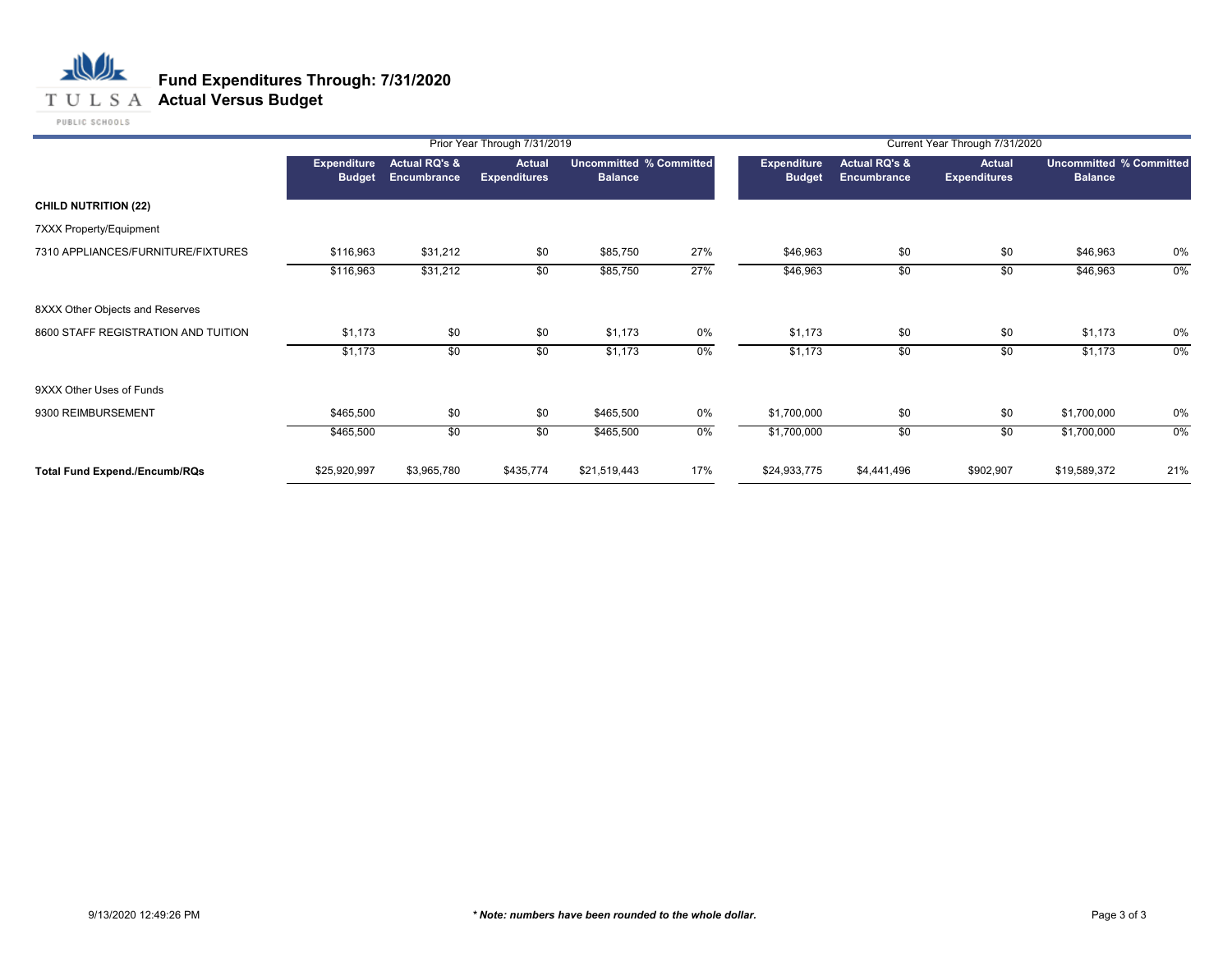

#### **Bond Fund Expenditures By Project Through: 7/31/2020 Actual Versus Budget**

|                                     |                           | Current Year Through 7/31/2020                 |                 |                                                |             |  |  |
|-------------------------------------|---------------------------|------------------------------------------------|-----------------|------------------------------------------------|-------------|--|--|
| <b>Project Project Description</b>  | <b>Expenditure Budget</b> | <b>Actual RQ's &amp;</b><br><b>Encumbrance</b> |                 | <b>Actual Expenditures</b> Uncommitted Balance | % Committed |  |  |
| 30 - BOND BALANCING FUND            |                           |                                                |                 |                                                |             |  |  |
| 0000 UNRESTRICTED FUNDS             | \$87,129,247              | \$0                                            | \$0             | \$87,129,247                                   | 0%          |  |  |
| SUM OF FUND 30                      | \$87,129,247              | \$0                                            | $\overline{50}$ | \$87,129,247                                   | $0\%$       |  |  |
| 32 - BOND FUND - 2018B              |                           |                                                |                 |                                                |             |  |  |
| 1110 BOND CLASSROOM TEXTBOOKS       | \$2,437                   | \$0                                            | \$0             | \$2,437                                        | $0\%$       |  |  |
| 1133 BOND FINE ARTS: UNIFORMS, EQUI | \$8,921                   | \$0                                            | \$0             | \$8,921                                        | 0%          |  |  |
| 1136 BOND PE / HEALTH EDUCATION EQU | \$833                     | \$0                                            | \$0             | \$833                                          | $0\%$       |  |  |
| SUM OF FUND 32                      | \$12,190                  | \$0                                            | \$0             | \$12,190                                       | $0\%$       |  |  |
| 33 - BOND FUND - 2018C              |                           |                                                |                 |                                                |             |  |  |
| 1111 BOND READING AND STEM MATERIAL | \$21,403                  | \$1,678                                        | \$0             | \$19,725                                       | 8%          |  |  |
| 1146 DESKTOP & APP VIRTUALIZATION   | \$185,160                 | \$58,250                                       | \$0             | \$126,910                                      | 31%         |  |  |
| 1169 CLASSROOM COMPUTERS            | \$3,600                   | \$0                                            | \$0             | \$3,600                                        | 0%          |  |  |
| 1171 PROFESSIONAL DEVELOPMENT       | \$30,644                  | \$0                                            | \$0             | \$30,644                                       | 0%          |  |  |
| 1177 INSTRUCTIONAL LEARNING RESOURC | \$2,708                   | \$0                                            | \$0             | \$2,708                                        | 0%          |  |  |
| SUM OF FUND 33                      | \$243,515                 | \$59,928                                       | \$0             | \$183,587                                      | 25%         |  |  |
| 34 - BOND FUND - 2019A              |                           |                                                |                 |                                                |             |  |  |
| 1111 BOND READING AND STEM MATERIAL | \$551,145                 | \$542,323                                      | \$0             | \$8,822                                        | 98%         |  |  |
| 1130 BOND CLASSROOM FURNITURE / FIX | \$3,850                   | \$0                                            | \$0             | \$3,850                                        | $0\%$       |  |  |
| 1133 BOND FINE ARTS: UNIFORMS, EQUI | \$200                     | \$0                                            | \$0             | \$200                                          | 0%          |  |  |
| 1135 BOND AUDITORIUM REMODEL        | \$4,478                   | \$0                                            | \$0             | \$4,478                                        | 0%          |  |  |
| 1136 BOND PE / HEALTH EDUCATION EQU | \$158,701                 | \$0                                            | \$0             | \$158,701                                      | 0%          |  |  |
| 1139 BOND SCIENCE SAFETY EQUIPMENT  | \$955                     | \$0                                            | \$0             | \$955                                          | 0%          |  |  |
| 1147 MANAGED PRINT SERVICE          | \$2,010                   | \$0                                            | \$0             | \$2,010                                        | 0%          |  |  |
| 1180 BOND UPGRADE POOL LOCKER ROOMS | \$621                     | \$621                                          | \$0             | \$0                                            | 100%        |  |  |
| 1200 FACILITIES - BOND              | \$1,345                   | \$1,345                                        | \$0             | \$0                                            | 100%        |  |  |
| 1210 BOND-CONSTRUCTION BUILDING ADD | \$1,301                   | \$0                                            | \$0             | \$1,301                                        | 0%          |  |  |
| 1230 BOND-BLDG RENOVATIONS          | \$0                       | \$0                                            | \$0             | \$0                                            | #DIV/0!     |  |  |
| SUM OF FUND 34                      | \$724,604                 | \$544,288                                      | \$0             | \$180,316                                      | 75%         |  |  |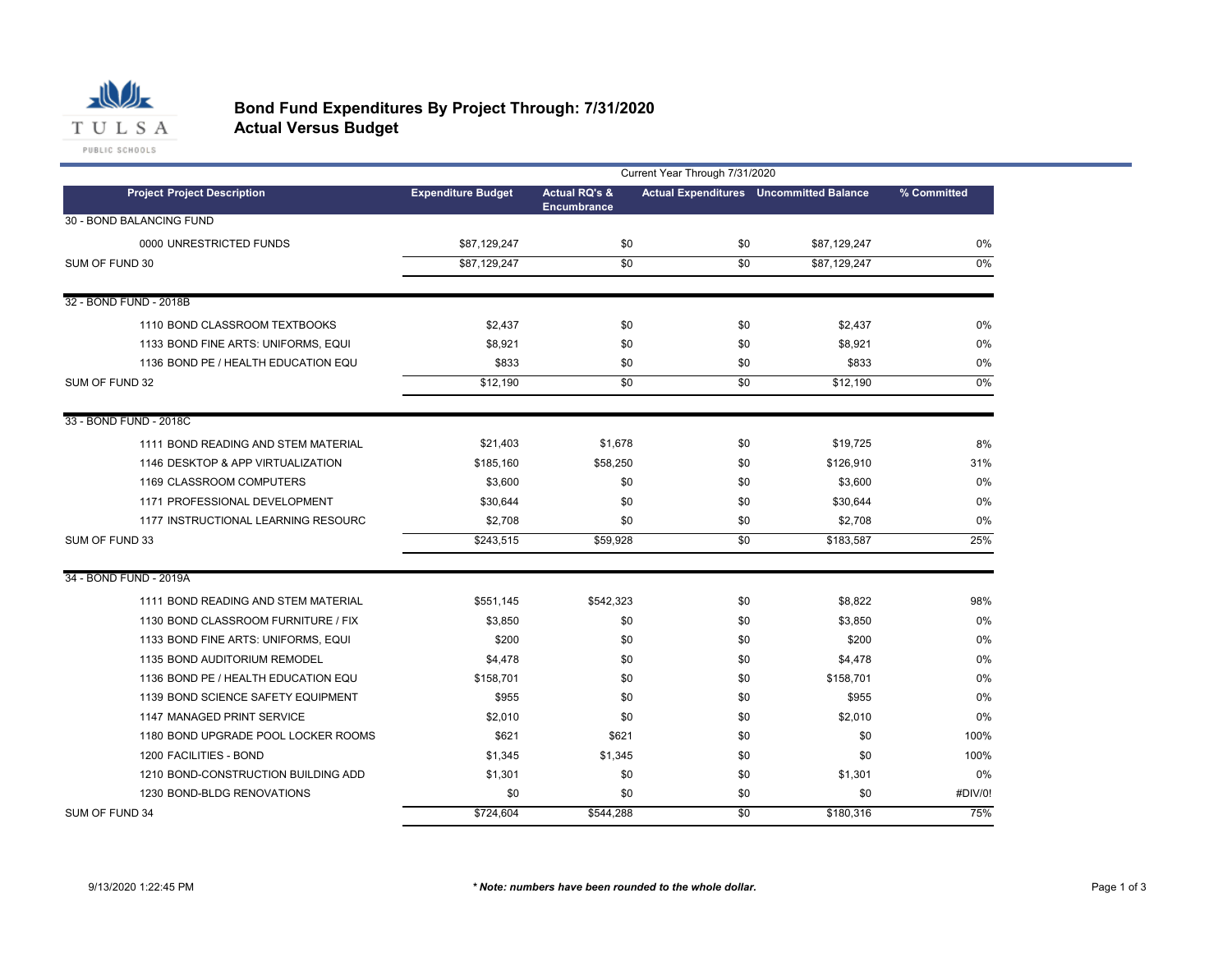

#### **Bond Fund Expenditures By Project Through: 7/31/2020 Actual Versus Budget**

|                                     | Current Year Through 7/31/2020 |                                                |           |                                                |             |  |  |
|-------------------------------------|--------------------------------|------------------------------------------------|-----------|------------------------------------------------|-------------|--|--|
| <b>Project Project Description</b>  | <b>Expenditure Budget</b>      | <b>Actual RQ's &amp;</b><br><b>Encumbrance</b> |           | <b>Actual Expenditures</b> Uncommitted Balance | % Committed |  |  |
| 35 - BOND FUND - 2019B              |                                |                                                |           |                                                |             |  |  |
| 1111 BOND READING AND STEM MATERIAL | \$199,979                      | \$195,576                                      | \$0       | \$4,402                                        | 98%         |  |  |
| 1130 BOND CLASSROOM FURNITURE / FIX | \$5,000                        | \$0                                            | \$0       | \$5,000                                        | 0%          |  |  |
| 1133 BOND FINE ARTS: UNIFORMS, EQUI | \$536,666                      | \$223,540                                      | \$0       | \$313,126                                      | 42%         |  |  |
| 1135 BOND AUDITORIUM REMODEL        | \$2,000                        | \$0                                            | \$0       | \$2,000                                        | 0%          |  |  |
| 1139 BOND SCIENCE SAFETY EQUIPMENT  | \$1,738                        | \$0                                            | \$0       | \$1,738                                        | 0%          |  |  |
| 1145 BOND 21ST CENTURY CLASSROOM TE | \$57,786                       | \$45,510                                       | \$0       | \$12,275                                       | 79%         |  |  |
| 1169 CLASSROOM COMPUTERS            | \$236,037                      | \$44,772                                       | \$8,285   | \$182,980                                      | 22%         |  |  |
| 1180 BOND UPGRADE POOL LOCKER ROOMS | \$99,636                       | \$85,504                                       | \$6,020   | \$8.112                                        | 92%         |  |  |
| 1200 FACILITIES - BOND              | \$1,312                        | \$0                                            | \$0       | \$1.312                                        | 0%          |  |  |
| 1215 BOND-ENERGY MANAGEMENT FEES    | \$149.049                      | \$3,800                                        | \$0       | \$145.249                                      | 3%          |  |  |
| 1410 BOND SCHOOL BUSES / ROUTE MAIN | \$6.056                        | \$0                                            | \$0       | \$6.056                                        | 0%          |  |  |
| 1522 BOND LIBRARY CONSTRUCTION      | \$1,342                        | \$1,342                                        | \$0       | \$0                                            | 100%        |  |  |
| 1527 LIBRARY MATERIAL               | \$720,448                      | \$235,734                                      | \$24,172  | \$460,542                                      | 36%         |  |  |
| SUM OF FUND 35                      | \$2,017,050                    | \$835,779                                      | \$38,477  | \$1,142,794                                    | 43%         |  |  |
| 36 - BOND FUND - 2019C              |                                |                                                |           |                                                |             |  |  |
| 1146 DESKTOP & APP VIRTUALIZATION   | \$429.823                      | \$0                                            | \$0       | \$429,823                                      | 0%          |  |  |
| 1169 CLASSROOM COMPUTERS            | \$161,088                      | \$24,110                                       | \$0       | \$136,978                                      | 15%         |  |  |
| 1171 PROFESSIONAL DEVELOPMENT       | \$250,000                      | \$0                                            | \$0       | \$250,000                                      | 0%          |  |  |
| 1172 BOND TECHNOLOGY INFRASTRUCTURE | \$2,001,926                    | \$823,671                                      | \$604,832 | \$573,423                                      | 71%         |  |  |
| 1173 BOND SYSTEMS UPGRADES, PHONE,  | \$260,131                      | \$42,309                                       | \$0       | \$217,822                                      | 16%         |  |  |
| 1177 INSTRUCTIONAL LEARNING RESOURC | \$918,398                      | \$726,998                                      | \$31,000  | \$160,400                                      | 83%         |  |  |
| SUM OF FUND 36                      | \$4,021,365                    | \$1,617,087                                    | \$635,832 | \$1,768,446                                    | 56%         |  |  |
| 37 - BOND FUND - 2020A              |                                |                                                |           |                                                |             |  |  |
| 1110 BOND CLASSROOM TEXTBOOKS       | \$1,287                        | \$0                                            | \$0       | \$1,287                                        | 0%          |  |  |
| 1111 BOND READING AND STEM MATERIAL | \$603,692                      | \$559,918                                      | \$0       | \$43,774                                       | 93%         |  |  |
| 1119 BOND CLASSROOM MANAGEMENT FEES | \$217,619                      | \$160,780                                      | \$0       | \$56,839                                       | 74%         |  |  |
| 1130 BOND CLASSROOM FURNITURE / FIX | \$428.676                      | \$21.762                                       | \$0       | \$406,914                                      | 5%          |  |  |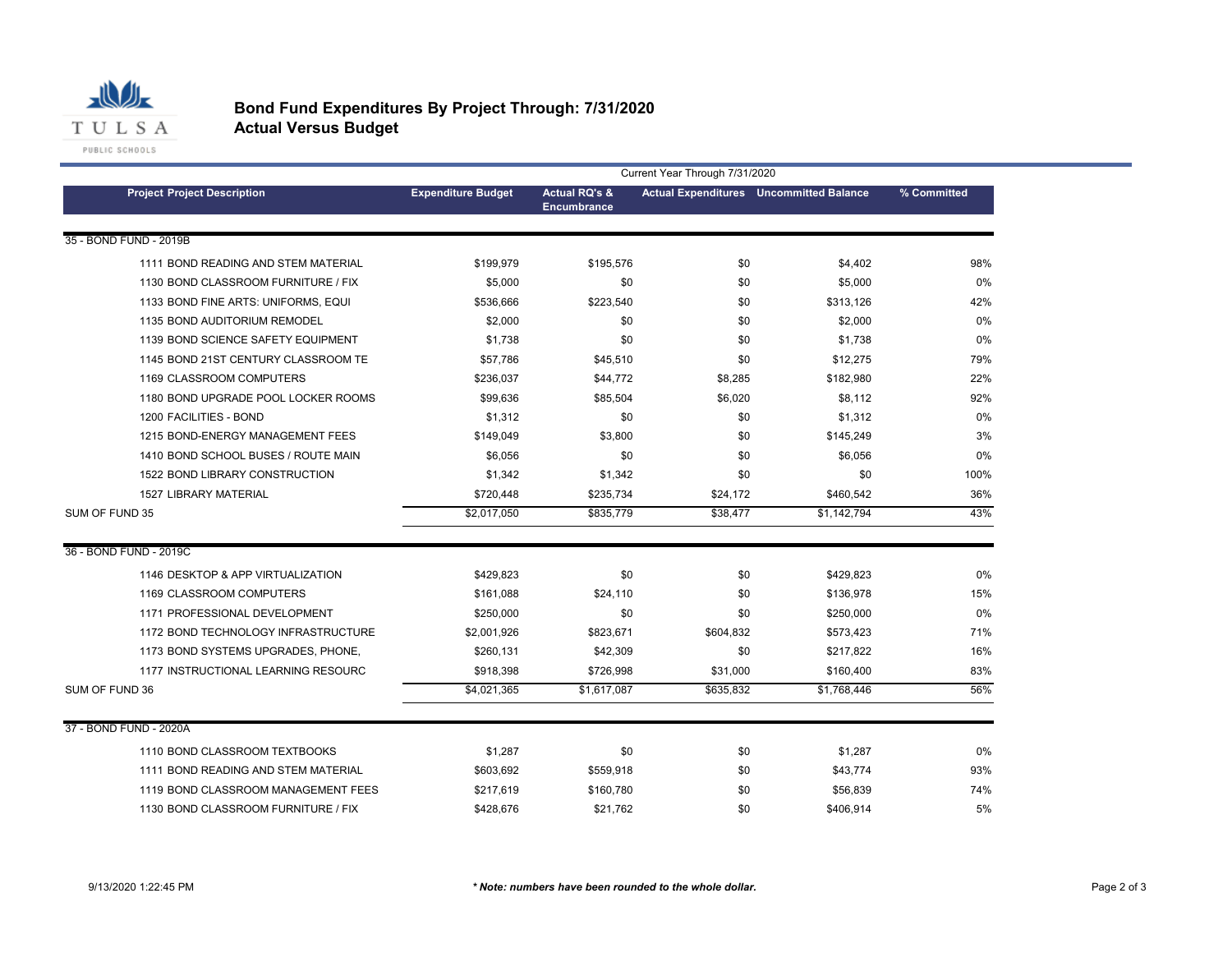

# **Bond Fund Expenditures By Project Through: 7/31/2020**

**Actual Versus Budget**

|                                     | Current Year Through 7/31/2020 |                                         |                            |                            |             |  |
|-------------------------------------|--------------------------------|-----------------------------------------|----------------------------|----------------------------|-------------|--|
| <b>Project Project Description</b>  | <b>Expenditure Budget</b>      | <b>Actual RQ's &amp;</b><br>Encumbrance | <b>Actual Expenditures</b> | <b>Uncommitted Balance</b> | % Committed |  |
| 1135 BOND AUDITORIUM REMODEL        | \$106                          | \$0                                     | \$0                        | \$106                      | 0%          |  |
| 1145 BOND 21ST CENTURY CLASSROOM TE | \$104,391                      | \$0                                     | \$0                        | \$104,391                  | 0%          |  |
| 1147 MANAGED PRINT SERVICE          | \$373,058                      | \$128,740                               | \$0                        | \$244,317                  | 35%         |  |
| 1169 CLASSROOM COMPUTERS            | \$120.369                      | \$2,003,349                             | \$0                        | $-$1,882,980$              | 1664%       |  |
| 1200 FACILITIES - BOND              | \$1,532                        | \$81                                    | \$0                        | \$1,451                    | 5%          |  |
| 1215 BOND-ENERGY MANAGEMENT FEES    | \$235,531                      | \$0                                     | \$0                        | \$235,531                  | 0%          |  |
| 1219 BOND MANAGEMENT FEES           | \$243,147                      | \$231,658                               | \$7,440                    | \$4,049                    | 98%         |  |
| 1522 BOND LIBRARY CONSTRUCTION      | \$113,622                      | \$5,539                                 | \$0                        | \$108,083                  | 5%          |  |
| SUM OF FUND 37                      | \$2,443,029                    | \$3,111,827                             | \$7,440                    | $-$ \$676,238              | 128%        |  |
|                                     |                                |                                         |                            |                            |             |  |
| Grand Total of all Funds:           | \$96,591,000                   | \$6,168,910                             | \$681,749                  | \$89,740,341               | 7%          |  |